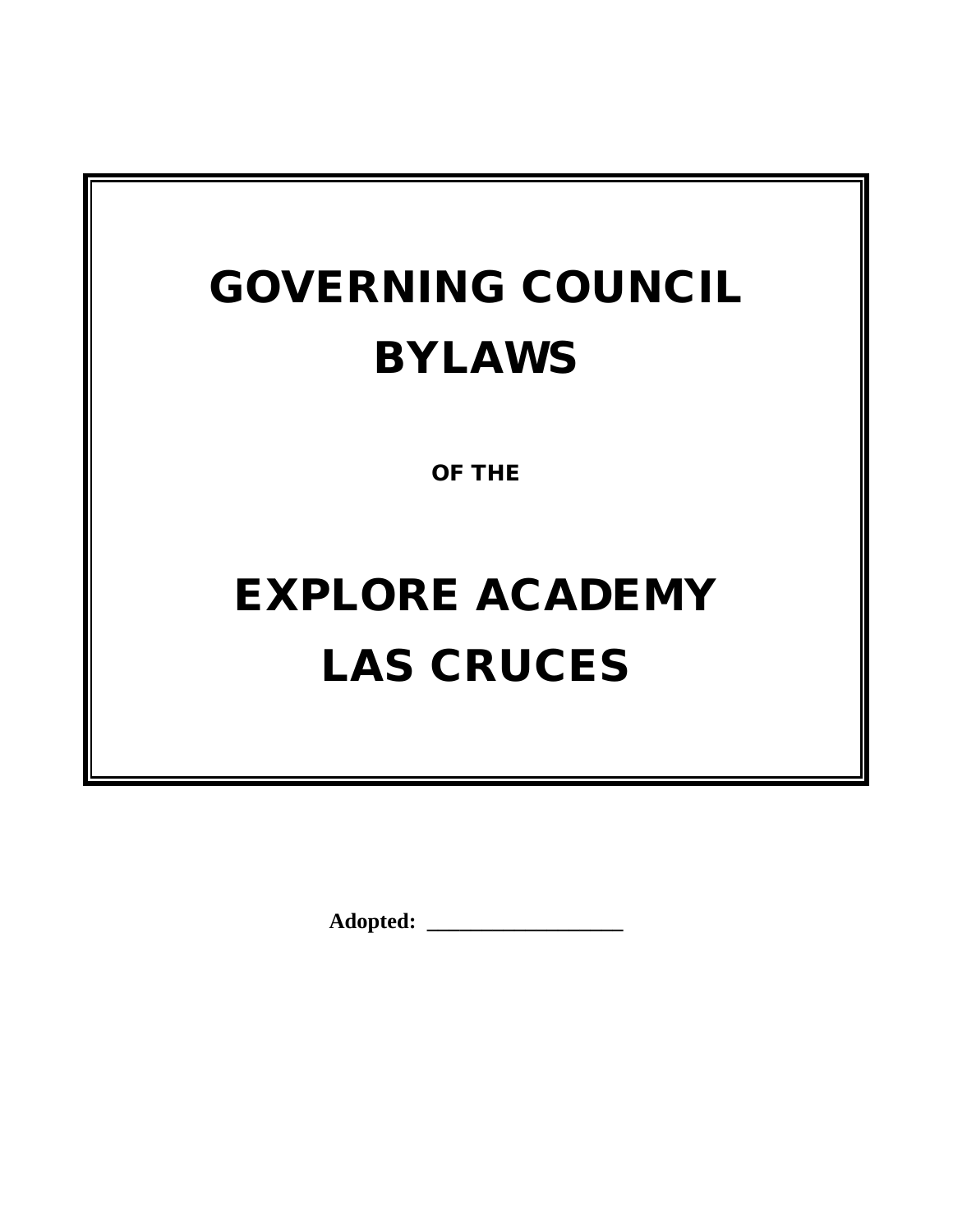## EXPLORE ACADEMY LAS CRUCES

## GOVERNING COUNCIL BYLAWS

## **ARTICLE I - EXPLORE ACADEMY: CHARTER & MISSION**

This document contains the Governing Council Bylaws of the Explore Academy (EA). Explore Academy is authorized directly by the State of New Mexico, under a charter contract with the PEC. Therefore, the Governing Council acts as the governing body for the school, as well as the School Board for the Explore Academy School District.

The mission of the Explore Academy is to provide students with an innovative educational system, which focuses on subject mastery, college preparation, and student-driven academic choice. Students are offered the opportunity to create a customized learning pathway, thereby generating student-ownership and a stronger personal motivation for success.

## **ARTICLE II - NAME OF GOVERNING BODY**

The name of Explore Academy governing body shall be the Explore Academy Governing Council, and shall be referred to herein as "Council."

#### **ARTICLE III - EQUAL OPPORTUNITY**

Explore Academy is committed to providing equal opportunity. The organization does not discriminate in the administration of its programs/activities on the basis of race, age, religion, national origin/ancestry, sex/sexual orientation, physical or mental handicaps.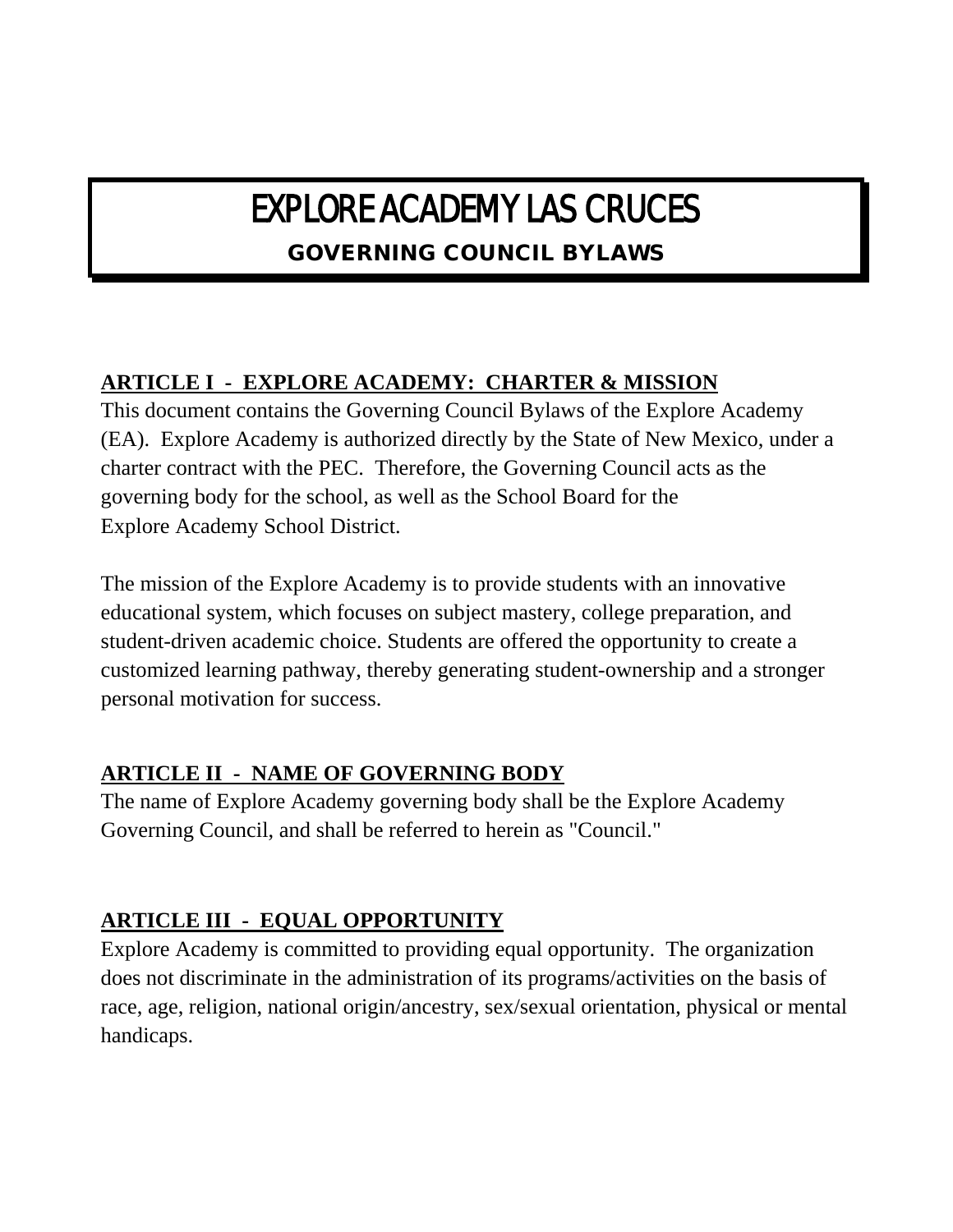## **ARTICLE IV - GOVERNANCE AND TRAINING**

The Council is the policy-making and policy-approval body for Explore Academy. As such, the Council has a responsibility to ensure that Explore Academy operates in accordance with all applicable laws and regulations, and meets its commitments to its authorizer (NMPEC) and the New Mexico Public Education Department (NMPED), as reflected in its charter. Council members should become familiar with the Explore Academy charter contract and the responsibilities involved in governing public schools. All Explore Academy Council members are required to attend annual governance training, as defined by the New Mexico Public Education Department.

## **ARTICLE V - GOVERNING COUNCIL AUTHORITY / RESPONSIBILITIES**

The EA Governing Council is ultimately responsible for both the success of the school, as well as setting the direction which the school should take to fulfill its mission. Under the state's Performance Framework, the Council is responsible for setting standards/objectives, monitoring progress, and providing direction/guidance in the following three areas:

- $\triangleright$  Financial Management
- $\triangleright$  Operations and Planning
- $\triangleright$  Academics & Student Achievement

The Council has entered into a charter contract with the State of New Mexico. That contract dictates that the Council is responsible for the fair and uniform application of federal, state and local laws - as well as the rules, regulations and policies which guide the school.

The Chief Administrator of Explore Academy is also responsible for compliance with these laws/regulations/policies and is charged with informing and guiding the Council, in regard to any changes, requirements, concerns, and/or compliance problems, which may arise in regard to the above Council responsibilities. In this regard, the Chief Administrator serves as the primary source of compliance information, as well as the critical communication link with the state authorizing and regulatory agencies/commissions.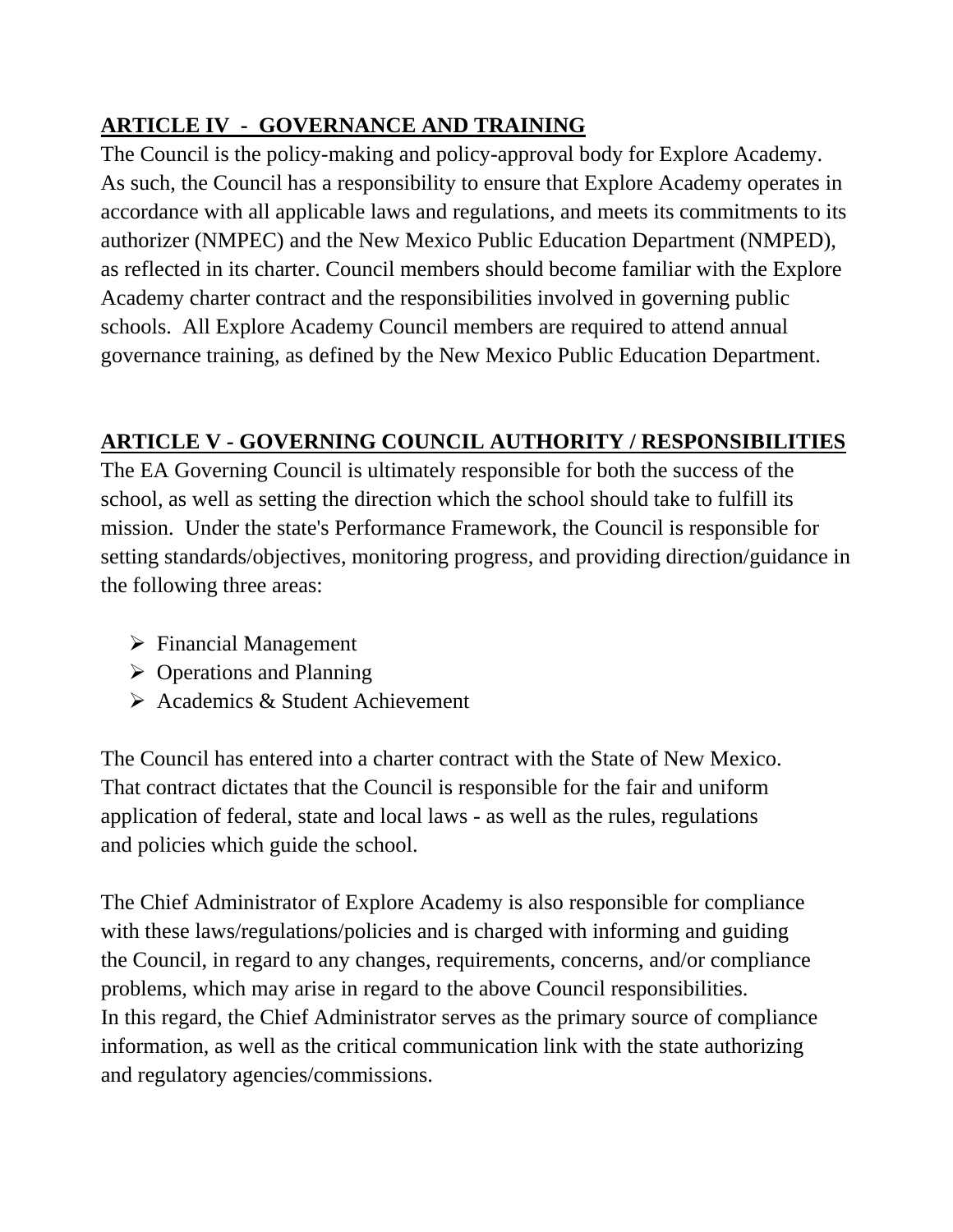The primary powers and duties of the Council are to:

- A. Develop/approve/amend educational and operational policies, to delineate the authorities and responsibilities for the operation and management of Explore Academy.
- B. Set requirements and salary for, hire/terminate, supervise/evaluate and monitor the Chief Administrator of the Explore Academy.
- C. Charge the Chief Administrator with the responsibility of implementing/complying with the charter and its requirements.
- D. Provide governance oversight for the stewardship of Explore Academy's facilities, resources, budget, and other capital assets of the school.
- E. Establish and monitor a strategic plan, goals, and global student performance.
- F. Review, approve and monitor the annual budget for Explore Academy.
- G. Acquire, lease and dispose of property, to the extent permissible by law.
- H. Engage legal counsel for Explore Academy and take all necessary steps to protect the interests of the school.
- I. Review and approve contracts/agreements/commitments, consistent with budget authority thresholds - as detailed in EA Policies.
- J. Authorize the acceptance of charitable gifts, grants or bequests.
- K. Approve any amendment to the Explore Academy, prior to seeking state approval.
- L. Review and consider recommendations submitted by the Chief Administrator and other advisors/staff to the Council.
- M.Evaluate its own performance.

## **ARTICLE VI - COLLECTIVE AUTHORITY OF COUNCIL**

The Council will not be bound by any statement or action by an individual Council member, unless the Council, in a properly convened meeting, delegates authority to that individual member to speak for or represent the entire Council. Unless acting pursuant to such delegated authority from the Council, no Council member shall undertake any individual action to implement any plan or action of the Council. When a Council member is assisting the Principal with implementing school policies, programs, or other directives of the Principal, the Council member shall be considered a volunteer and have no special authority beyond that of a volunteer.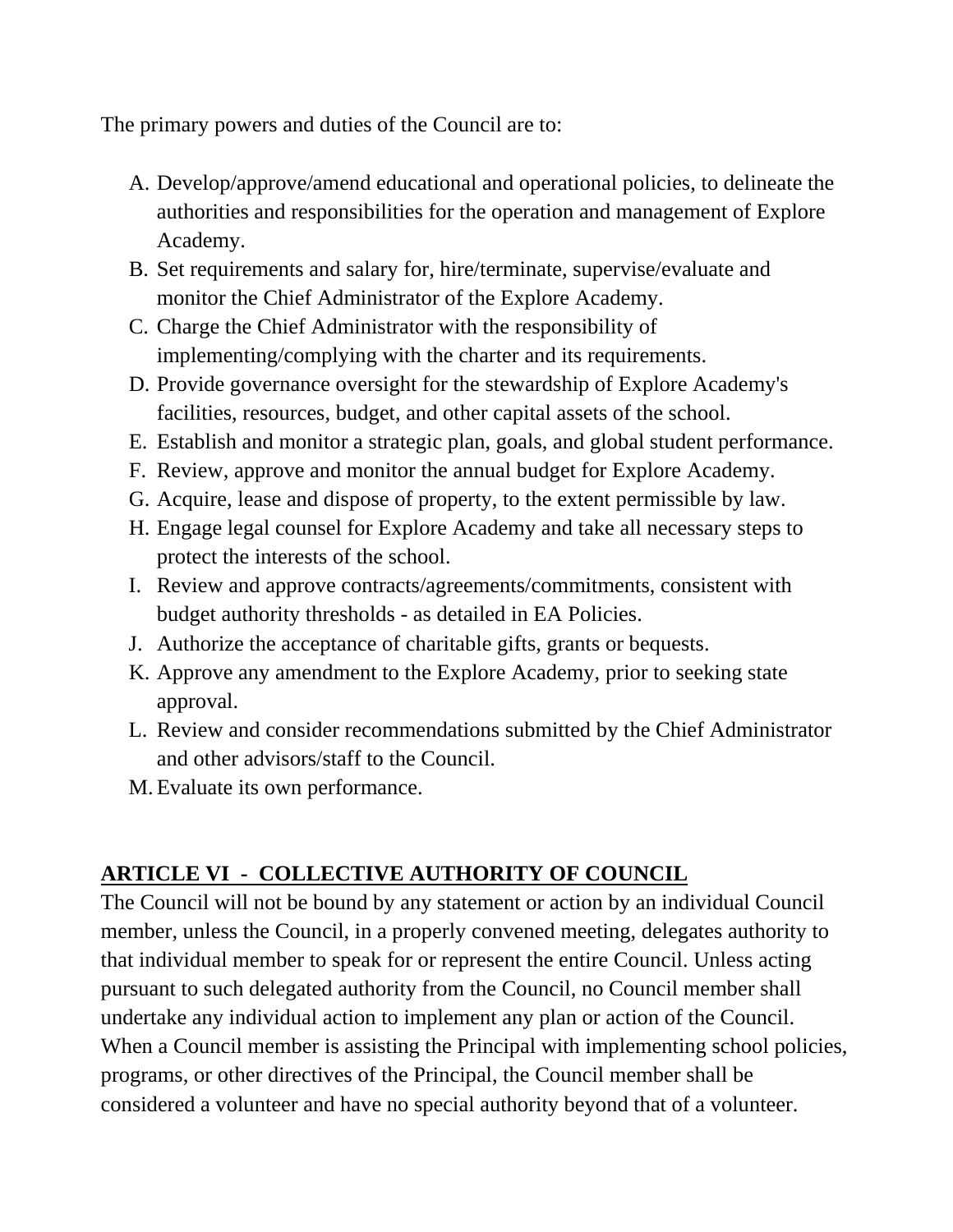### **ARTICLE VII - COUNCIL MEMBERSHIP**

#### **A. Positions and Qualifications**

Explore Academy Governing Council shall have no fewer than 5 (five), but no more than nine (9) voting members. The Council shall include at least one parent, who has a child currently enrolled in Explore Academy. In general, candidates for the Council should have experience in such fields as governance, business, education, finance, law, or other fields which are beneficial to Explore Academy's mission. They should also possess interpersonal/problem-solving skills and a commitment to youth education, as well as a willingness to devote time/energy to serving on the Council.

#### **B. Member Terms**

The term for all regularly elected Members shall be for a period of two (2) years. Members may serve for a maximum of three (3) consecutive terms. If a Council vacancy occurs before a term expires, the Council shall approve an appointment to fill the remaining portion of that term. Each Council position shall be assigned to either an even or odd year expiration. Therefore, approximately one-half of the Council positions shall expire each year. Terms will end on July  $1<sup>st</sup>$  of each year or may extend until a replacement is approved by the Council.

#### **C. Vacancies**

In order to identify and submit candidates for Council membership, the Council may appoint a nominating committee or may engage the search process directly. Regardless, the Council shall select/approve new members by a majority vote.

#### **D. Meeting Attendance**

Council members are expected to regularly attend Council meetings. If a Council member cannot be physically present at a meeting due to an unavoidable conflict, he may request to attend by telephone, in accordance with the Open Meetings Act.

#### **E. Removal from Council**

Individual members of the Council serve at the pleasure of the full Council. Therefore, the Council may remove and replace any member, at any time, by a majority vote of all Council members, at a regular or special meeting of the Council. There is no appeal or recourse for removal of a Council member.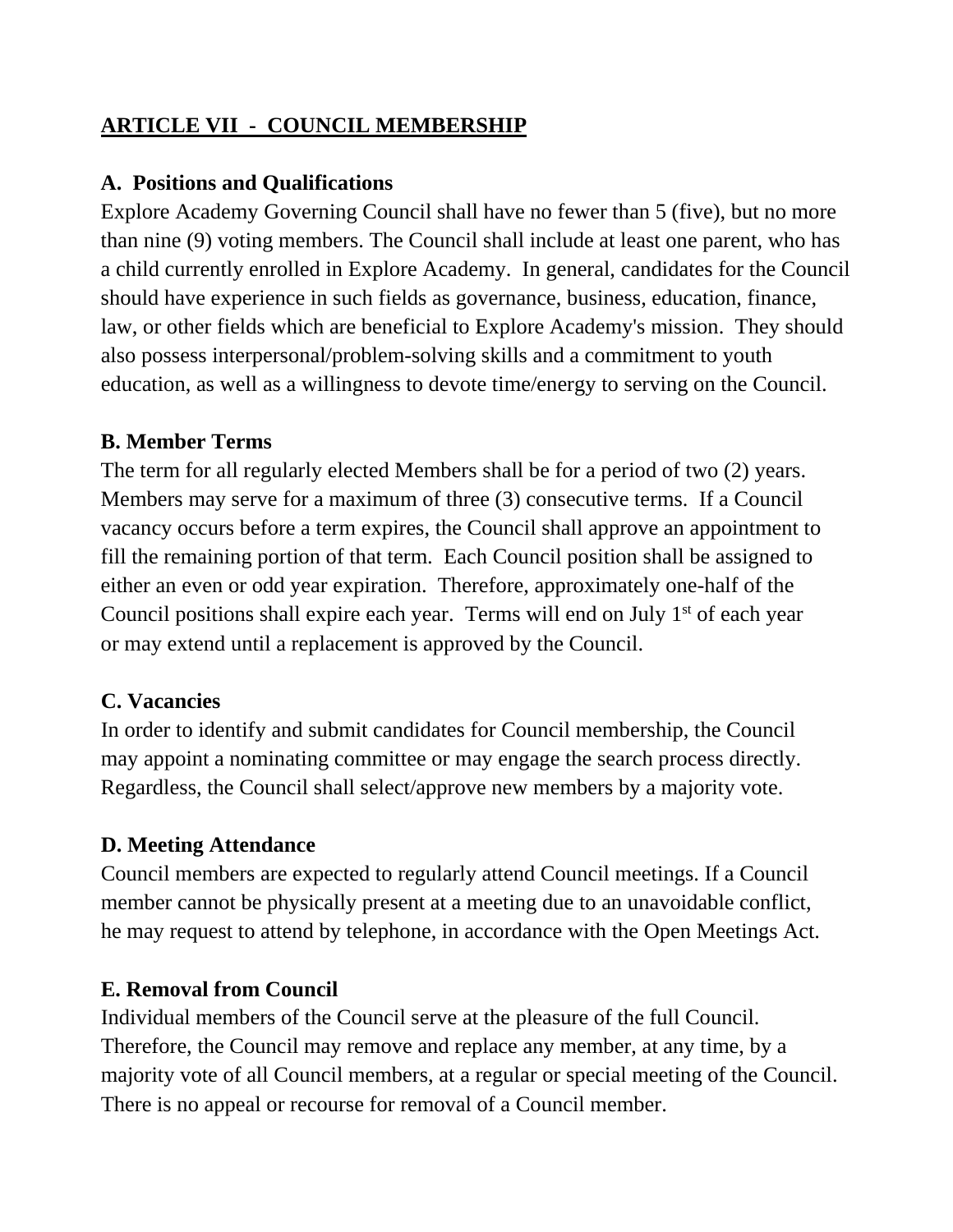#### **F. Resignations**

Any member may resign, by giving written notice to the Council President or Secretary. A resignation shall be effective on the date it is accepted by the Council.

#### **G. Compensation**

Members of the Council shall not be compensated for their services. However, they may be compensated for expenses, per the New Mexico Mileage and Per Diem Act.

## **ARTICLE VIII - OFFICERS OF THE COUNCIL**

#### **A. The officers of the Explore Academy Governing Council shall be:**

- $\triangleright$  President (Chair)
- $\triangleright$  Vice President (Vice Chair)
- $\triangleright$  Secretary

The Council may, by a majority vote, create additional officers without requiring an amendment to these bylaws. When the incumbent of an office is unable to perform the duties thereof, the duties of that office shall (unless otherwise provided by the Council), be performed by the next officer set forth in the above sequence.

#### **B. Authority and Responsibilities of Officers**

Beyond the authority and responsibilities contained in the Job Descriptions for Council Officers, Council officers may not act on behalf of the Council without prior authorization and direction from the Council.

## **C. Election and Tenure**

All officers shall be elected by a majority vote of the Council. Officers shall serve for one (1) year terms, or until their successors have been elected. Regular election of officers shall take place at the annual organizational meeting of the Council, typically held at the beginning of each school year. Any officer may be removed from office by a majority vote of all members, at a regular or special meeting of the Council. There is no appeal or recourse for removal of an officer.

An officer may resign at any time, by giving written notice to the President or the Secretary of the Council.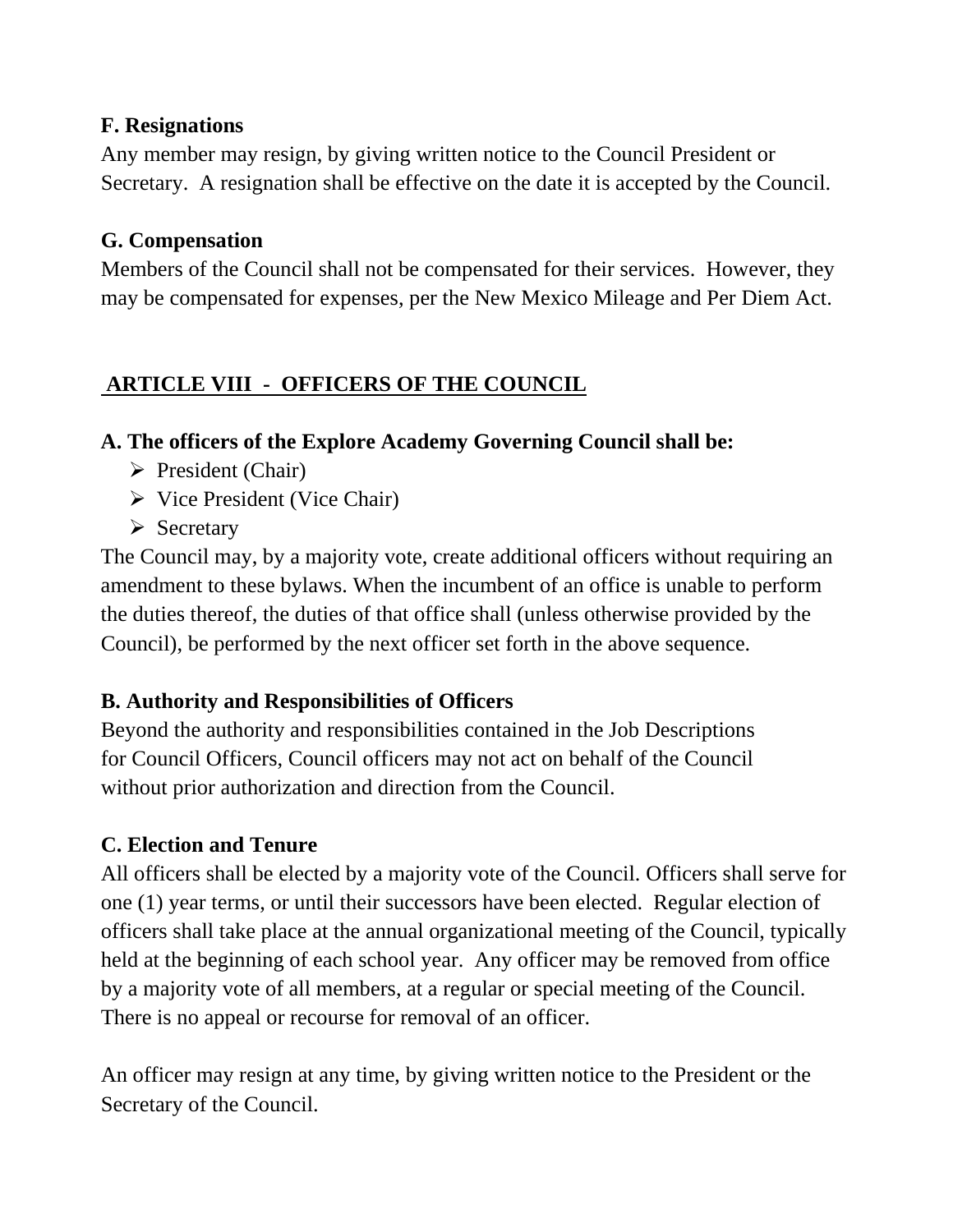#### **D. Vacancies**

A vacancy in any office may be filled by a majority vote of the Council for the unexpired portion of the term of the officer being replaced.

#### **E. Summary Job Descriptions for Council Officers**

All officers of Explore Academy should have two critical sets of skills. First: Officers should have a history of experience involving leadership, professional knowledge and problem solving. This includes clear thinking, the ability to discern critical information, and focus on the problem-at-hand. Second: Officers should have excellent "people skills." This includes the ability to communicate clearly, to work with groups of individuals toward a common goal, and to maintain strong interpersonal relationships.

### $\triangleright$  President (GC Chair)

>Presides over all meetings of the Council.

- >Provides leadership for finding solutions and coordinating Council efforts. >In close coordination with the Chief Administrator and Secretary, develops the agenda/meeting plans/activities/communication with Council members.
- >Acts as a critical resource to the Chief Administrator and Council, to act as a facilitator of information and global solutions, when requested.
- >Acts as a resource to the Vice President and Secretary.

#### Vice-President (GC Vice-Chair)

>Assumes the responsibilities of the President, in his absence. >Acts as a resource to the President, Chief Administrator and Secretary.

#### $\triangleright$  Secretary

- >Assumes the responsibilities of the other officers, in their absence.
- >Acts as a resource to the President, Chief Administrator and Vice-President.
- >Facilitates the recording and communication of information and activity of the Council.
- >Works in close coordination with the President and the Chief Administrator, to develop and communicate agendas/meeting plans/activities.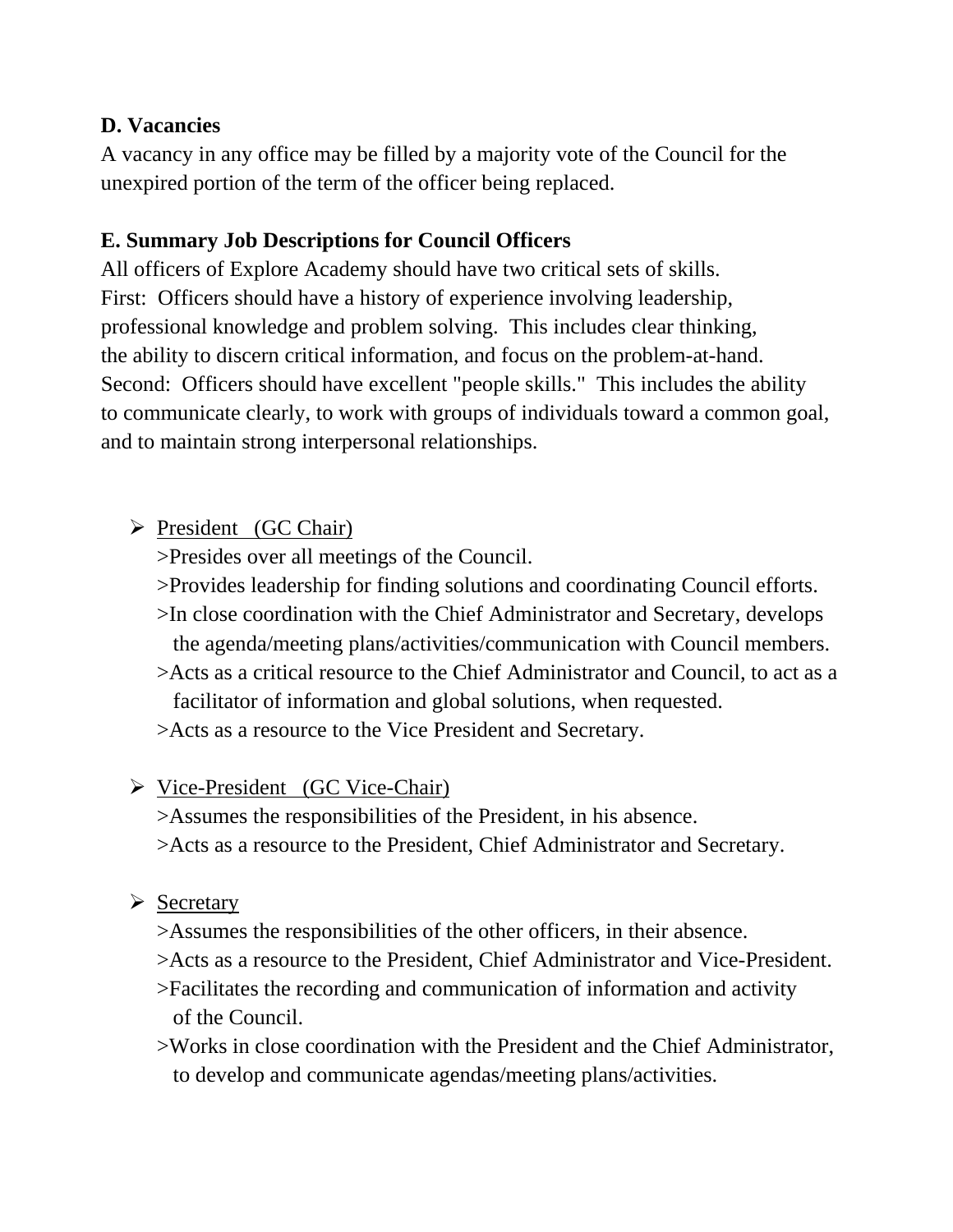#### **ARTICLE IX - COMMITTEES**

### **A. Council Committees**

The Council may establish committees, which may consist of Council members and non-Council members. Committee assignments and chairs shall be determined by action of the Council, provided that at least one Council member shall serve on each committee. Standing committees of the Council shall include a Finance Committee and Audit Committee.

### **B. Committees of the Principal**

The Principal is empowered to establish committees within the school that report to the Principal. The Principal shall advise the Council about the purpose of the committees and activities affecting the school.

## **C. Committee Functions**

The function of Council committees will be fact-finding, deliberative, and advisory, rather than legislative or administrative. Committee recommendations that require school-wide policy changes must be submitted to the Council.

## **ARTICLE X - COUNCIL MEETINGS**

## **A. Regular Council Meetings**

The Council shall schedule Regular Council Meetings each month - on specific, recurring dates. The planned schedule and location for these regular meetings shall be detailed in the Council's annual resolution - to comply with the New Mexico Open Meetings Act (OMA). The Council may cancel any regular meeting it may deem to be unnecessary, such as a scheduled regular meeting during the summer months.

## **B. Special Council Meetings**

Special meetings of the Council may be called by the President or the Secretary, or by written request of at least two members of the Council. Written notice of the time, place and agenda for each special meeting shall be provided to each member and also posted on the school's website, at least three days prior to the meeting. Emergency meetings of the Council may be called only by agreement of both the President and the Chief Administrator - and only if the requirements for emergency meetings are met (as detailed in the New Mexico Open Meetings Act).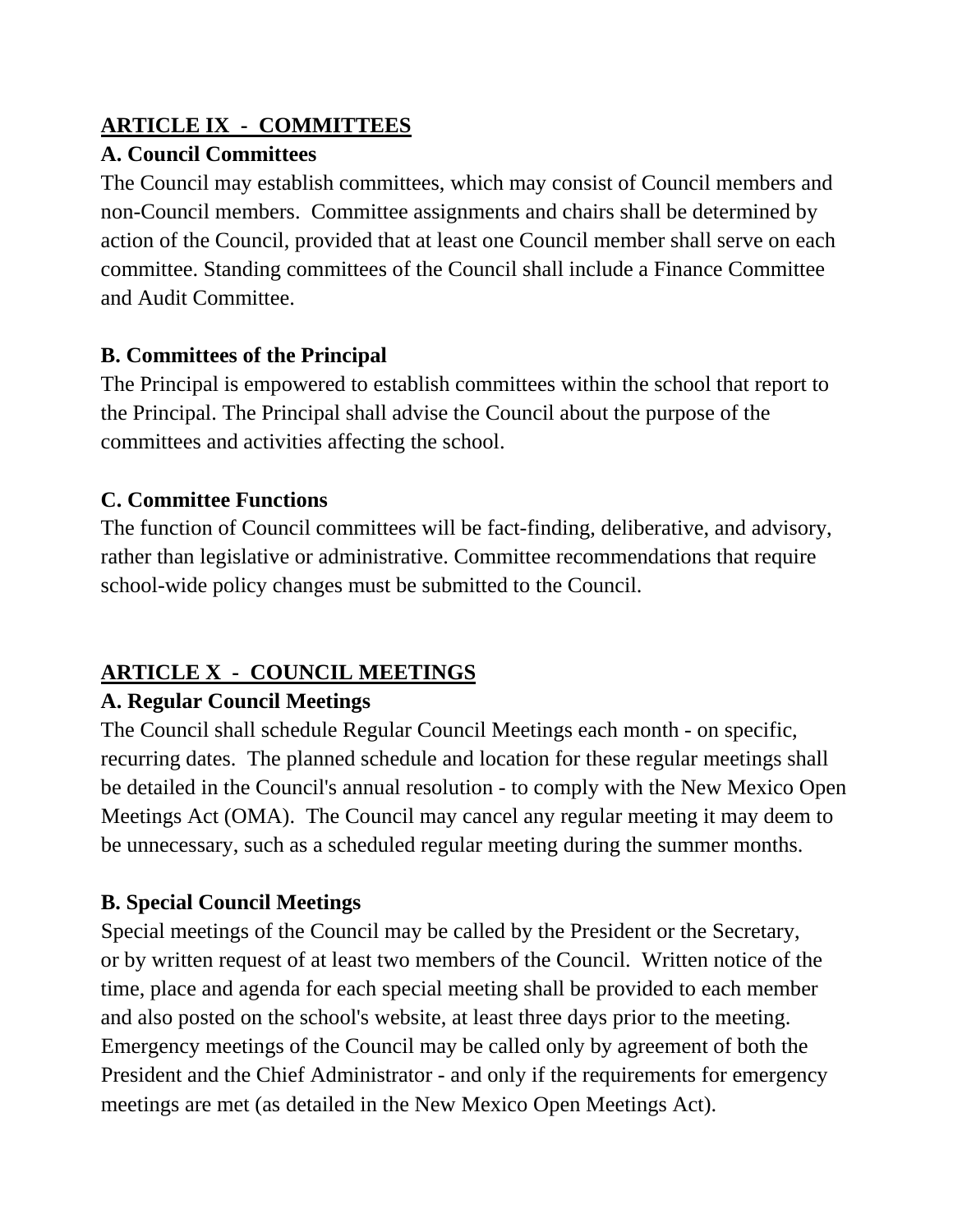#### **C. Quorum**

A quorum shall consist of a simple majority of Council members in office. If there is an even number of Council members, then a quorum shall consist of one-half or more of the currently serving members in office. When a quorum is present, any action may be taken by a majority vote of those members present, except the removal of Council members or officers. Such removal requires a majority vote (half or more) of all current Council members.

#### **D. Council Agendas and Minutes**

The Council President and Chief Administrator shall set meeting agendas, in consultation with the Council Secretary. Any suggested agenda items from other sources should be submitted to the Secretary at least seven days prior to the meeting, and may or may not be accepted for the agenda. Meeting agendas shall be posted on the school's website, at least three days prior to a meeting (except emergency mtgs.).

The events of each meeting will be recorded in the form of written minutes. This record will include the date, time, and place of the meeting, members in attendance, a brief description of business considered at the meeting, and a record of all decisions made. The Secretary shall present draft minutes for approval at the next regular Council meeting and they will be kept on file pursuant to state record retention requirements.

#### **E. Open Meetings Act**

All meeting/actions of the Council shall comply with the requirements set forth in the New Mexico Op**e**n Meetings Act (NMSA 1978 §10-15-1). On an annual basis, the Council shall review and approve an OMA Resolution, which confirms that Explore Academy will comply with the OMA and establishes the schedule for regular meetings of the Council for the school year.

#### **F. Parliamentary Procedure**

Roberts' Rules of Order, newly revised, will govern the procedural operation of the Council and its committees, except when in conflict with applicable laws or regulations (which then prevail). The meeting Chair shall have the ability to generally apply these rules and to use discretion for flexibility, as the need arises.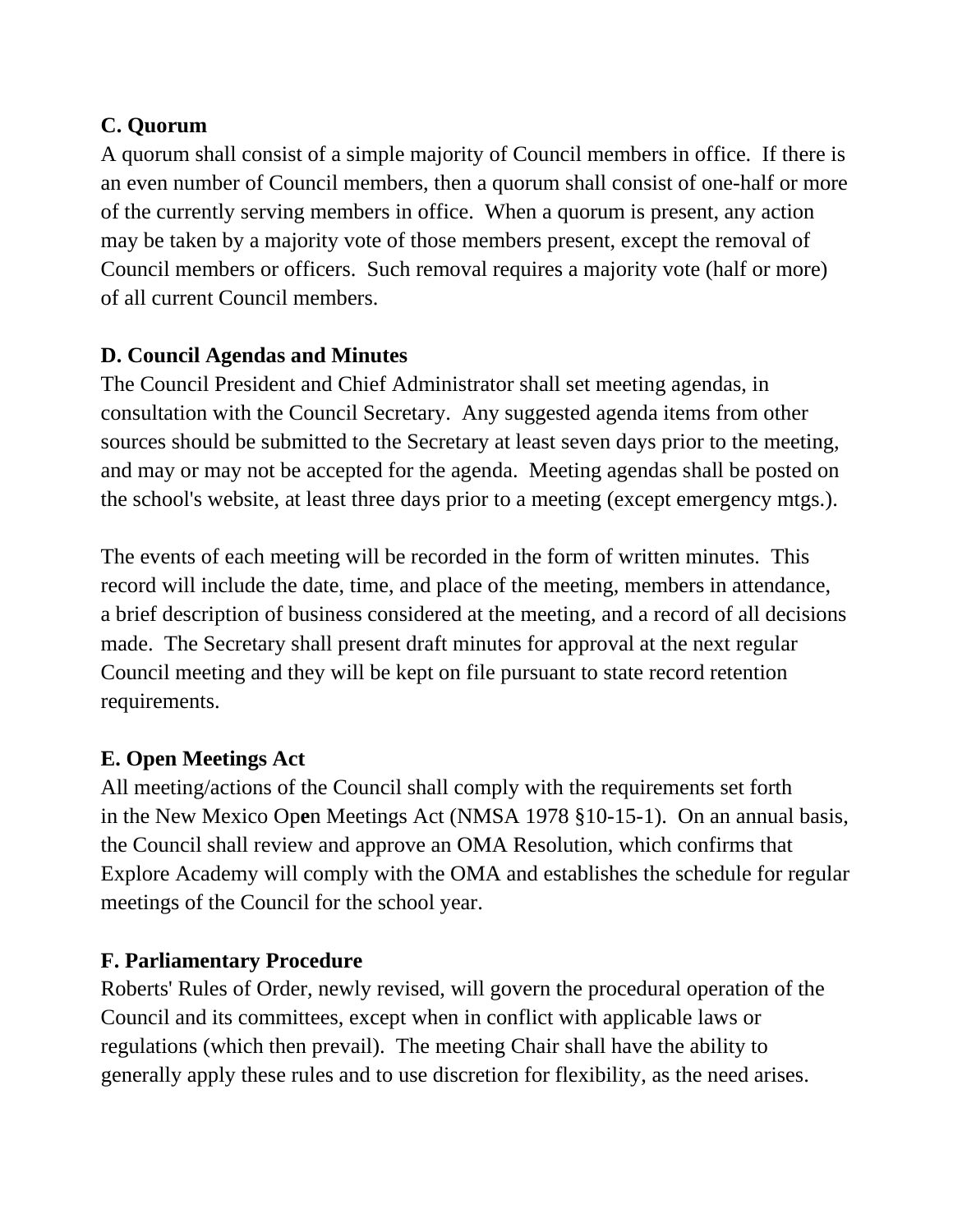#### **G. Freedom-to-Act / Indemnity**

To the extent permitted under existing law, Explore Academy shall defend, indemnify and hold harmless present and past members of the Council, support staff and volunteers, for actions taken on behalf of Explore Academy. These protections are available for all actions taken in good-faith while serving in those roles, provided they have acted within the reasonable scope of their positions or office and that their decisions/actions are generally in-accordance with those that would be made in similar circumstances, by a reasonable person.

### **ARTICLE XI - CONFLICT OF INTEREST**

#### **A. General Principles**

It is the responsibility of all Council members to conduct themselves in accordance with the highest standards of integrity, honesty, and fair dealing to preclude any appearance of a conflict between the interests of Explore Academy and the personal interests of the member. Likewise, it is the responsibility of the Council and the Chief Administrator, to ensure that the school conducts all its business and operations impartially in accordance with all laws. All decisions and transactions shall be made with the best interests of Explore Academy as the foremost consideration.

The Council also recognizes that the ultimate success of Explore Academy depends upon the active participation, cooperation and collaboration of all stakeholders. Sometimes, the best interests of Explore Academy may involve the creation of relationships that might create an appearance of impropriety or potential for abuse of position, if not carefully evaluated by disinterested parties.

#### **B. Conflict-of-Interest Disclosure**

A conflict of interest occurs whenever a Council member permits the prospect of direct or indirect personal gain (or gain to a relative or related party) to influence judgment or actions regarding school business. Members should immediately disclose any conflict-of-interest. Each Council member shall complete an "Annual Disclosure Statement," in which any known conflict-of-interest is disclosed.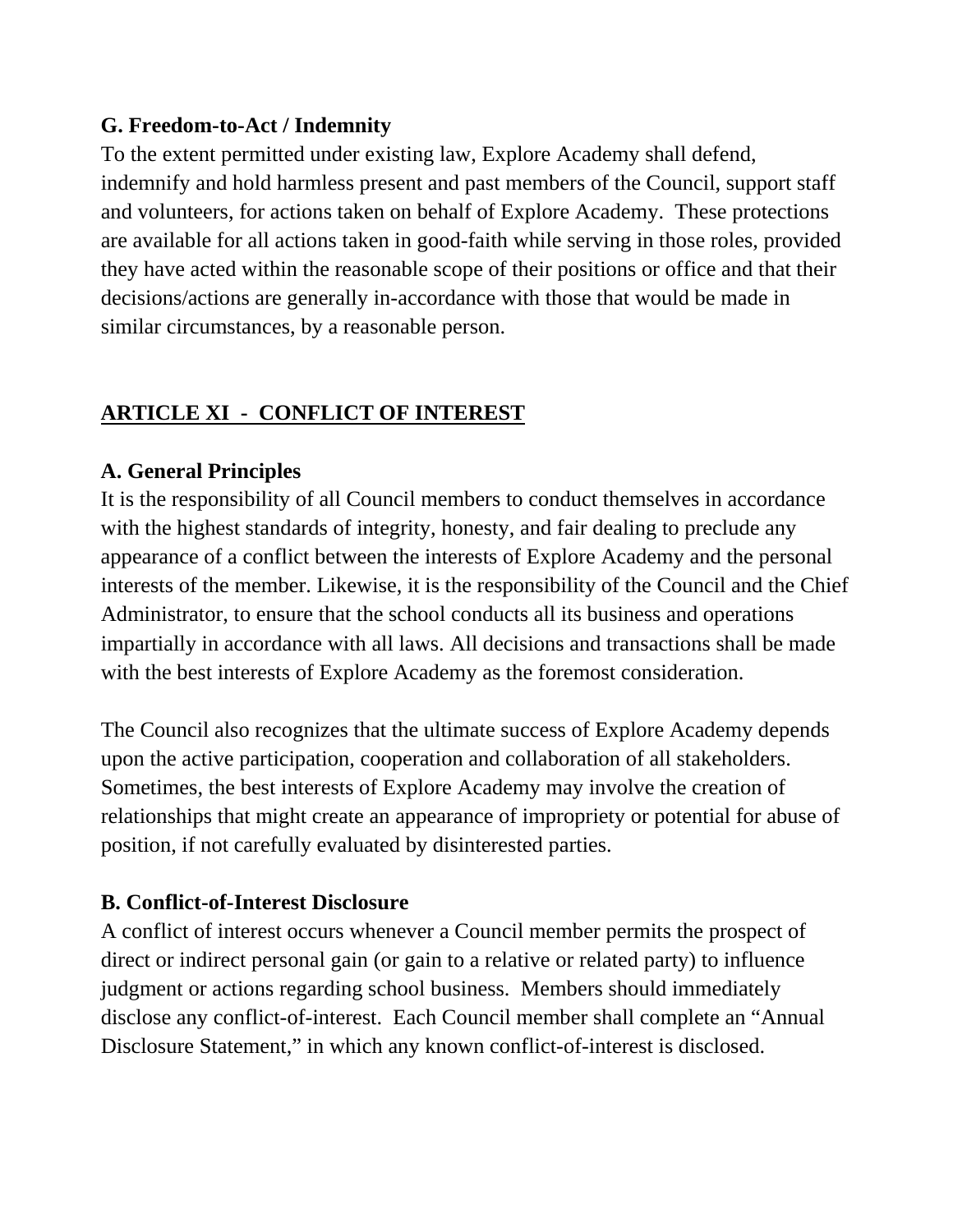#### **C. Application of Conflict-of-Interest Policy**

Members of the Council shall not knowingly engage in any activities or transactions, which are in material conflict with their duties and obligations to Explore Academy. In addition, Council members shall not conduct private business in a manner which places them at a special advantage because of their position with Explore Academy. The Council and staff of Explore Academy shall follow the laws of New Mexico, the New Mexico Procurement Act and the New Mexico Governmental Conduct Act, as well as the policies and procedures of the Explore Academy.

#### **D. Related Party**

For purposes of these Bylaws, a "Related Party" is an individual, business enterprise, nonprofit organization or other entity with respect to which such Council member, or a relative of such a Council member (i) has a direct or indirect financial interest; (ii) is an officer or director; or (iii) is otherwise in a position to control the management or decision-making of such entity.

#### **E. Deliberations and Voting on Conflict Issues**

In order to avoid conflicts of interest and the appearance of impropriety, Council members shall not participate in portions of a meeting, deliberation, or vote of the Council relating to (i) discipline of the Council member ; (ii) contracting or employment decisions affecting any related party to the Council member; or (iii) the Council's consideration of any transaction affecting the member or related party.

## **ARTICLE XII - MISCELLANEOUS**

#### **A. Undue influence**

A Council member shall not use his or her position at Explore Academy to attempt to influence the decision of any Explore Academy employee to grant special treatment to (a) the child or ward of the member, (b) any relative of the member, or (c) any "Related Party" as defined in Article XI. Every Council member and every Explore Academy employee who is a parent or ward of a Explore Academy student should inform their child that they are required to follow all rules, policies and procedures applicable to Explore Academy students and that they are not entitled to special treatment by virtue of the relationship with a Council member or employee.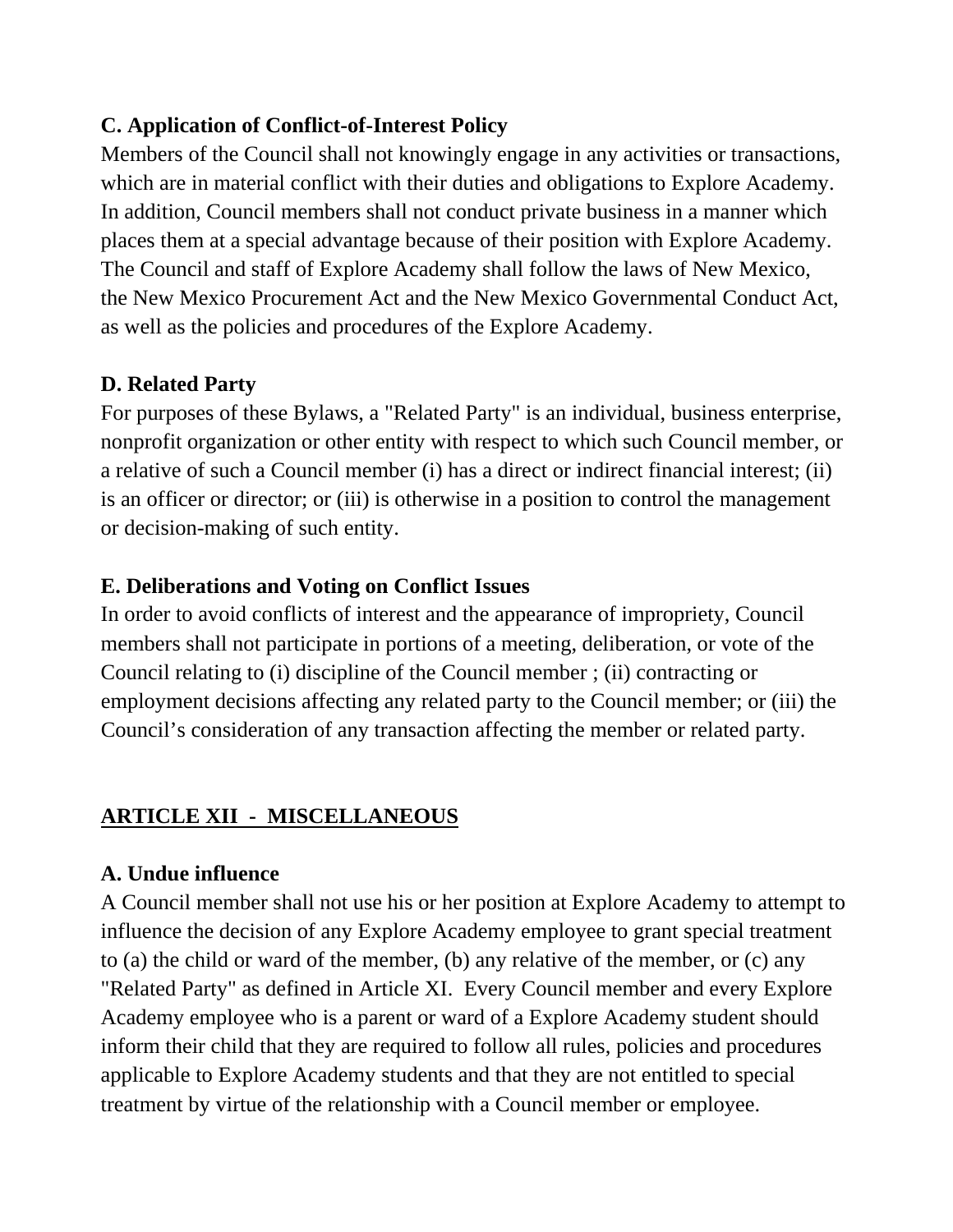#### **B. Commitment to Collaboration**

All Council members shall work collaboratively with each other, with the sole goal of achieving Explore Academy's educational mission. The Council has been constituted so as to include a broad spectrum of experience and perspectives, and every Council member shall be afforded the opportunity to express his or her opinion, in a professional manner. Council members should refrain from non-constructive or personality-based comments that do not advance Explore Academy's mission.

### **C. Confidentiality**

Council members shall be expected to keep confidential any deliberations or discussions that take place in closed session meetings. It is expected that Council members will raise concerns or share information about closed session meetings within the context of Council and/or other committee meetings, with other members of the Council and appropriate staff members only. A member's obligation to maintain confidentiality shall survive the Council member's tenure on the Explore Academy Council.

#### **D. Amendments to the By-Laws**

These Governing Council Bylaws may be amended by a majority vote of the Governing Council, as defined in Article X, Section C.

- End of Document -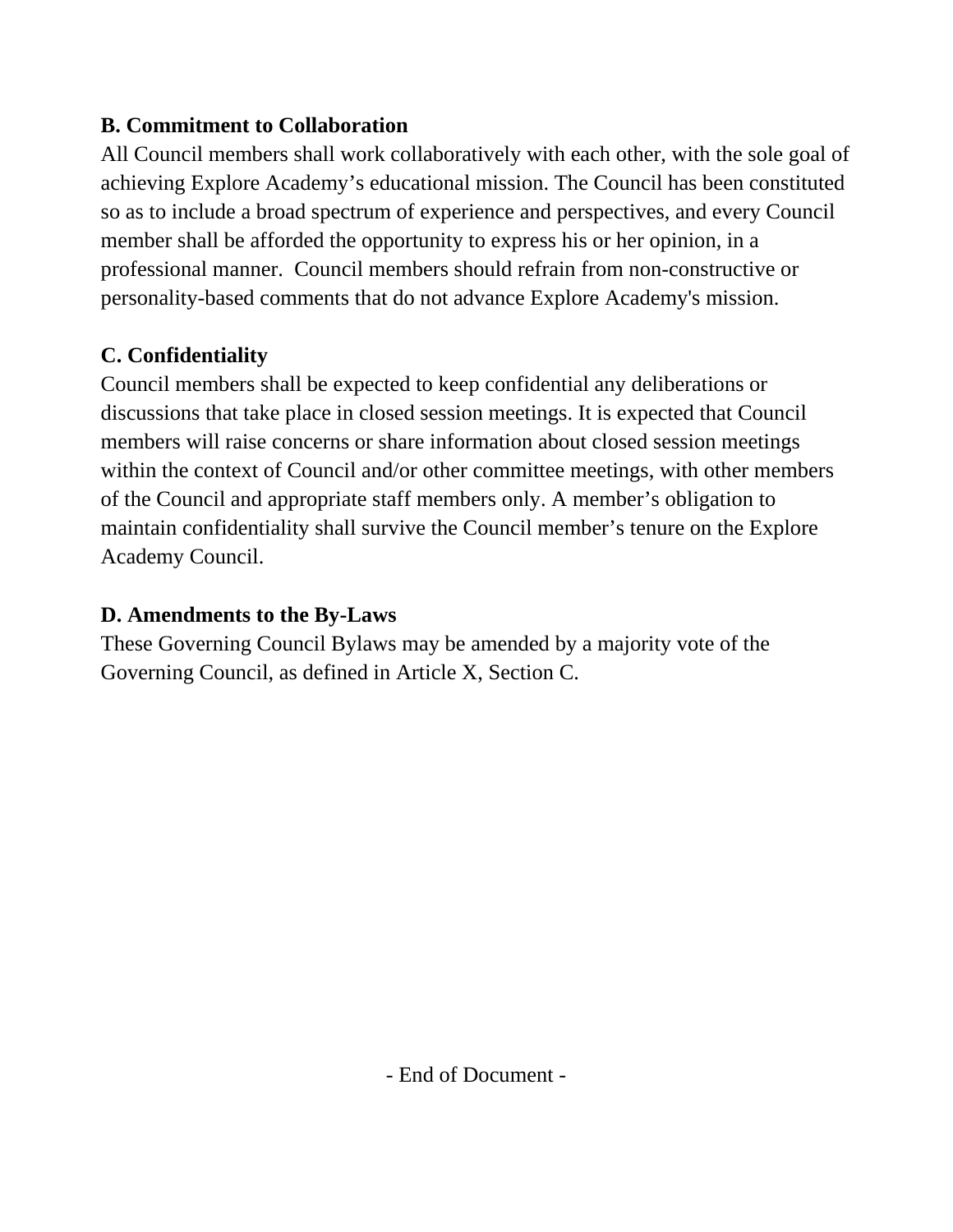## JOB DESCRIPTIONS

#### EXPLORE ACADEMY - LAS CRUCES



#### Principal

 The school's head administrator, or principal, will be administratively certified (Level IIIa license) and will represent the school in all capacities, both instructional and administrative. He or she will be responsible for the day-to-day operations of the school, which will include:

- Management of the school's fiscal operation, including the securing of appropriate state, federal, and local monies
- Ensuring that the needs of all students of all demographics and category subgroups are met, including special education, ELL, low-income
- Overseeing the ongoing implementation of the Explore Learning model and educational philosophy and the academic programs therein
- Maintaining effective systems and structures in the school to ensure orderliness and compliance with all state laws and regulations (special education, faculty relations, student discipline, etc.)
- Coordinate all state-mandated testing with the New Mexico Public Education Department
- Overseeing of the school's budget, both administrative and academic
- Reviewing all staff licensure and managing all staff and their duties
- Evaluation of teacher performance in accordance with school policy and state regulations
- Reporting of data, including exit exam, charter goals, state assessments, and discipline to the NMPED and the PEC
- Continuous analysis of the school's financial standing, working closely with the school's business manager and as a member of the Finance Committee
- Continuously reporting of data (academic, operational, financial, etc.) and statistical information to the school's Governance Council
- Community outreach, creating organizational relationships (community, corporate, political, etc.)
- Providing continuous support to the school's staff members, including input on curricular development and implementation of the Explore Learning model.
- Planning and implementation of professional development and/or appropriate training opportunities as determined by need or staff input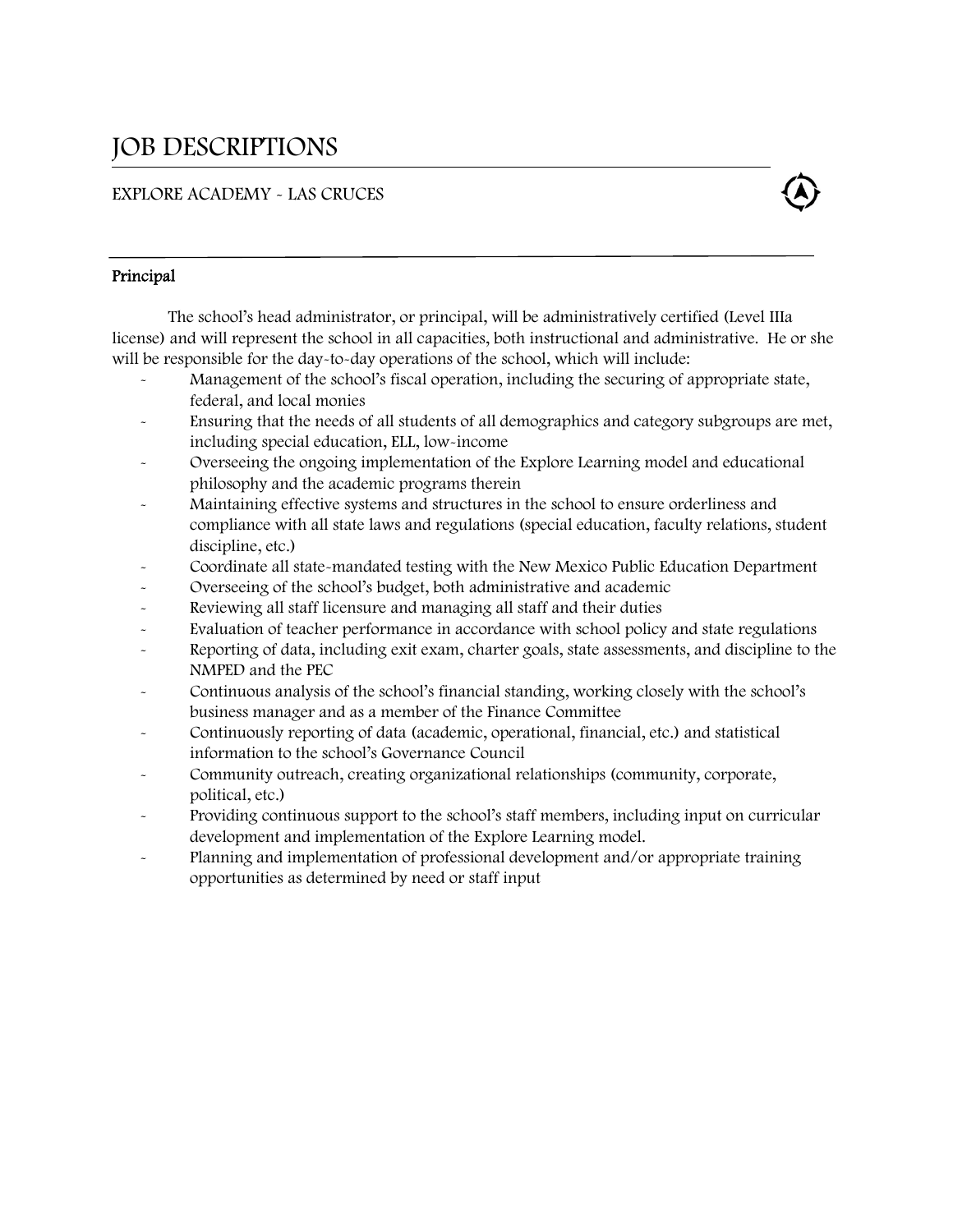## JOB DESCRIPTIONS

#### EXPLORE ACADEMY - LAS CRUCES



 The school's assistant administrator, or assistant principal, will be administratively certified (Level IIIa license) and will work under the principal to represent the school in all capacities, both instructional and administrative. He or she will be responsible for assisting the principal with the day-to-day operations of the school, which will include:

- Ensuring that the needs of all students of all demographics and category subgroups are met, including special education, ELL, low-income
- Overseeing the ongoing implementation of the Explore Learning model and educational philosophy and the academic programs therein
- Maintaining effective systems and structures in the school to ensure orderliness and compliance with all state laws and regulations (special education, faculty relations, student discipline, etc.)
- Assist with all state-mandated testing with the New Mexico Public Education Department
- Reviewing all staff material requests and submit to principal in a timely manner
- Reviewing and managing all student academic and discipline referrals
- Evaluation of teacher performance in accordance with school policy and state regulations
- Assist in the reporting of data, including exit exam, charter goals, state assessments, and discipline to the NMPED and the PEC
- Continuously reporting of data (academic, operational, financial, etc.) and statistical information to the principal and staff
- Community outreach, creating organizational relationships (community, corporate, political, etc.)
- Providing continuous support to the school's staff members, including input on curricular development and implementation of the Explore Learning model.
- Planning and implementation of professional development and/or appropriate training opportunities as determined by need or staff input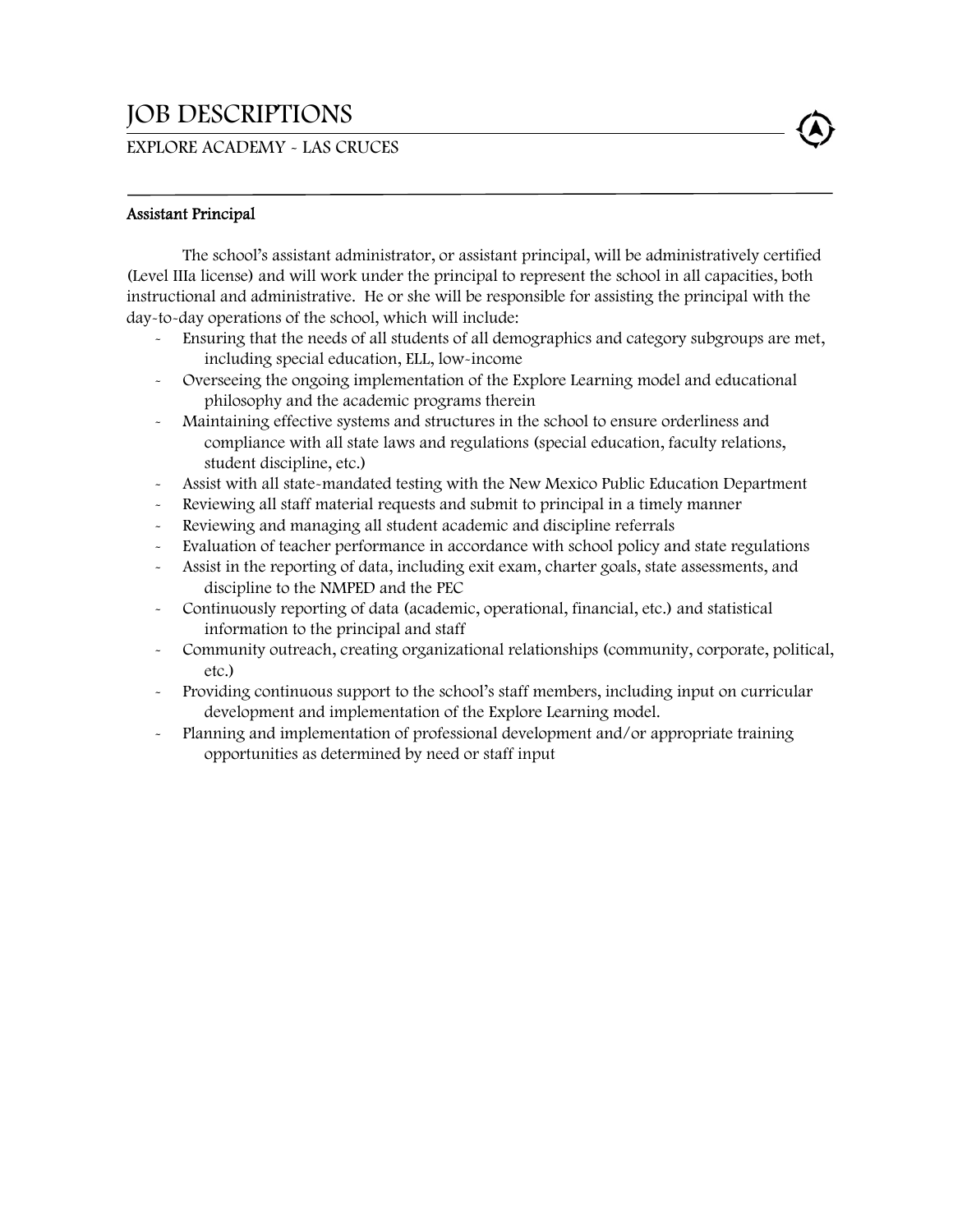#### **Teachers**

All teachers are required to be certified instructors and must possess a valid New Mexico teaching license (Level I, II, or III). Teachers are chiefly responsible for carrying out the mission of the school in their classrooms. Teachers are directly responsible to the principal and they have the following specific responsibilities:

- Designs, manages, and instructs a distinct and diverse curriculum of core seminars following the Explore Learning model
- When assigned, manages and instructs one major program and all seminars provided therein. Provides mentoring to students within the major program
- Provides students with constant feedback through both formal and informal methods of assessment throughout the scope of each seminar. Continually communicates student progress to parents via email, phone, and/or the school's online gradebook
- Provide "inclusive" instruction to accommodate for students with learning disabilities and language acquisition needs. Implement all instructional modifications as needed
- Works cooperatively within a content-specific professional learning community (PLC) to establish norms, collaborate instruction, examine data, share best practices, design new curricular pathways, modify curricula, etc.
- Provides continuous innovation in the instruction of all academic concepts
- Manages budgetary expenditures and purchased materials within the managed academic areas
- Assists with first-level disciplinary infractions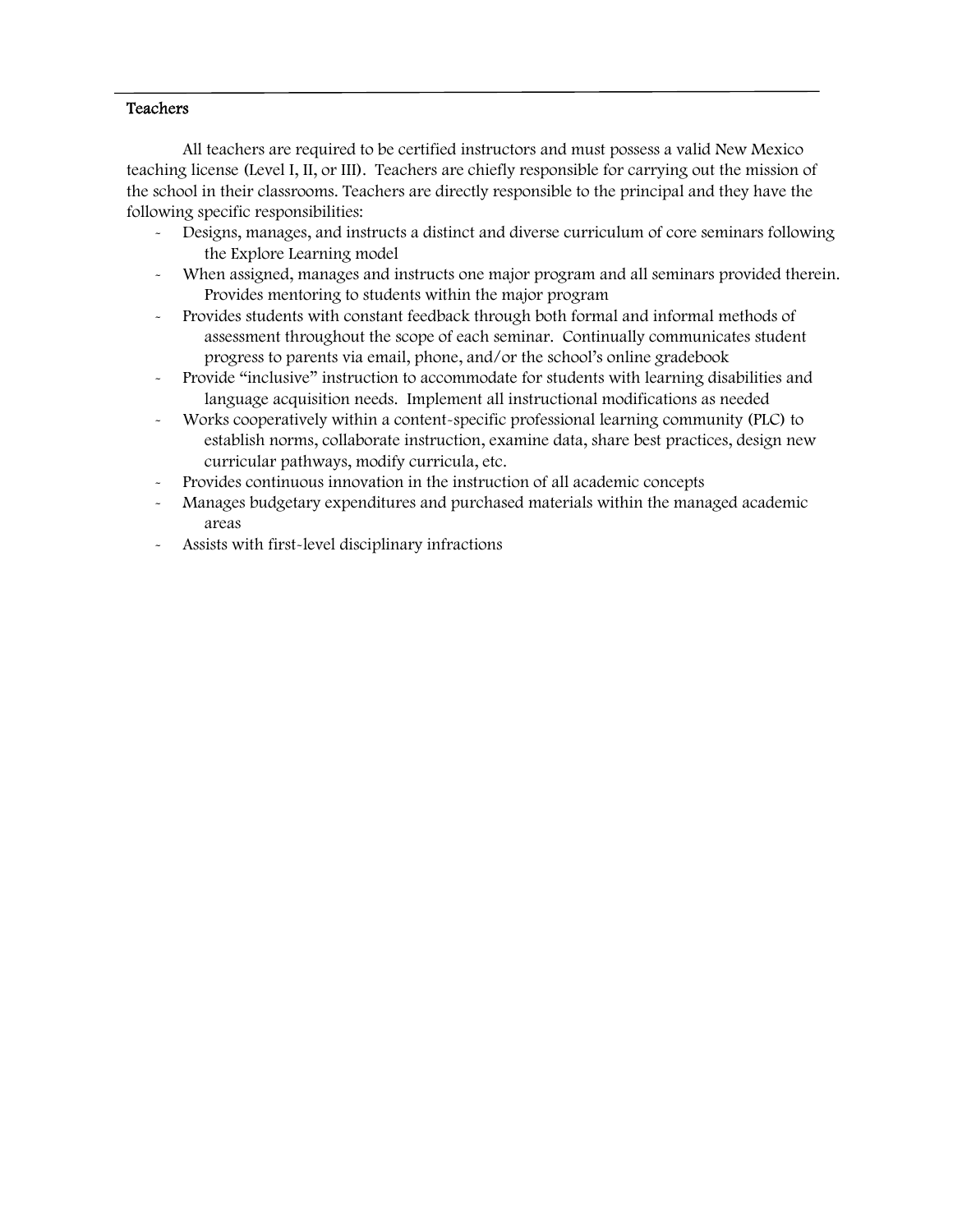#### Special Education Director

L

 Special education directors will be teachers who are licensed instructors, holding a valid New Mexico teaching license with certification in special education. They will have the following responsibilities:

- Oversees special education student schedules. Works closely with the school's counseling staff to recommend specific seminar-versions to best meet the individual needs of each special education student
- Oversees development and implementation of IEPs, including all accommodations anf modifications for students
- Manages, monitors, and evaluates progress of all students with 504 plans
- Works with special education students independently (structured flex periods) or within the classroom setting as needed
- Recommends and assigns tutoring, as needed, for special education students to take place during academic flex periods. Monitors these students in their tutoring throughout the duration of the tutoring assignment
- Continually collaborates with teachers on special education student modifications and progress
- Communicates academic progress to parents
- Ensures compliance with test and IEP dates
- Schedules ancillary services for students as needed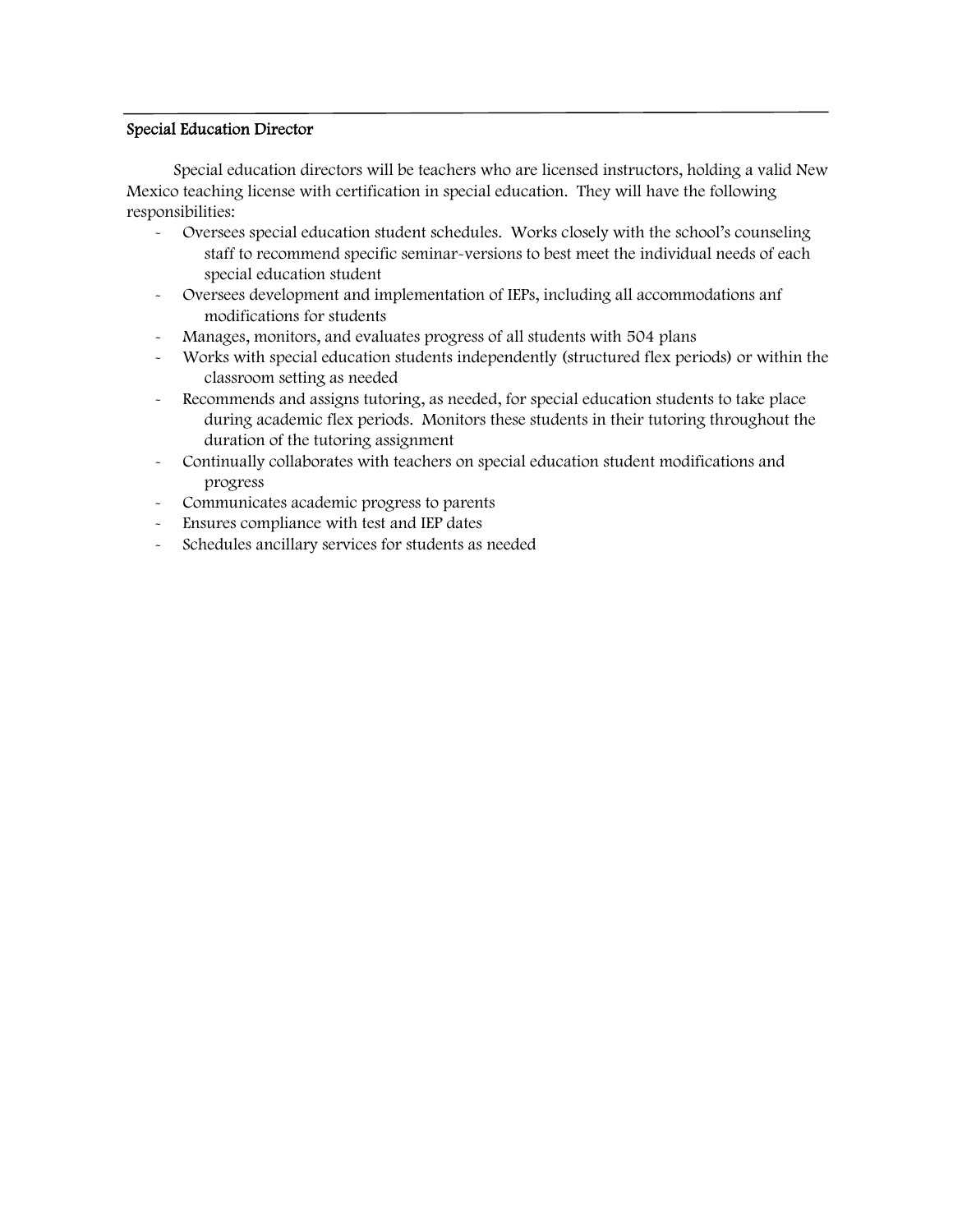#### ELL Coordinator

l

 The school's ELL/ESL coordinator will be a licensed instructor, holding a valid New Mexico teaching license with TESOL certification. This individual will have the following responsibilities:

- Performs placement testing (WIDA Screener) for students who are identified as English Language Learners and have not been in an ELL program or public school in NM
- Oversees annual ACCESS for ELLS 2.0 test administration for all ELs
- Oversees ELL student schedules. Works closely with the school's counseling staff to recommend specific seminar-versions to best meet the individual needs of each student
- Oversees development and implementation of recommended accommodations and modification for students
- Manages, monitors, and evaluates progress of all students within the ELL program
- Works with ELL students independently (ELD structured flex periods) and within the classroom setting as needed
- Recommends and assigns tutoring, as needed, for ELL students to take place during academic flex periods. Monitors these students in their tutoring throughout the duration of the tutoring assignment. Coordinates mentoring partnerships.
- Continually collaborates with teachers on ELL student modifications and progress
- Communicates academic progress to parents
- Schedules ancillary services (translators) for students as needed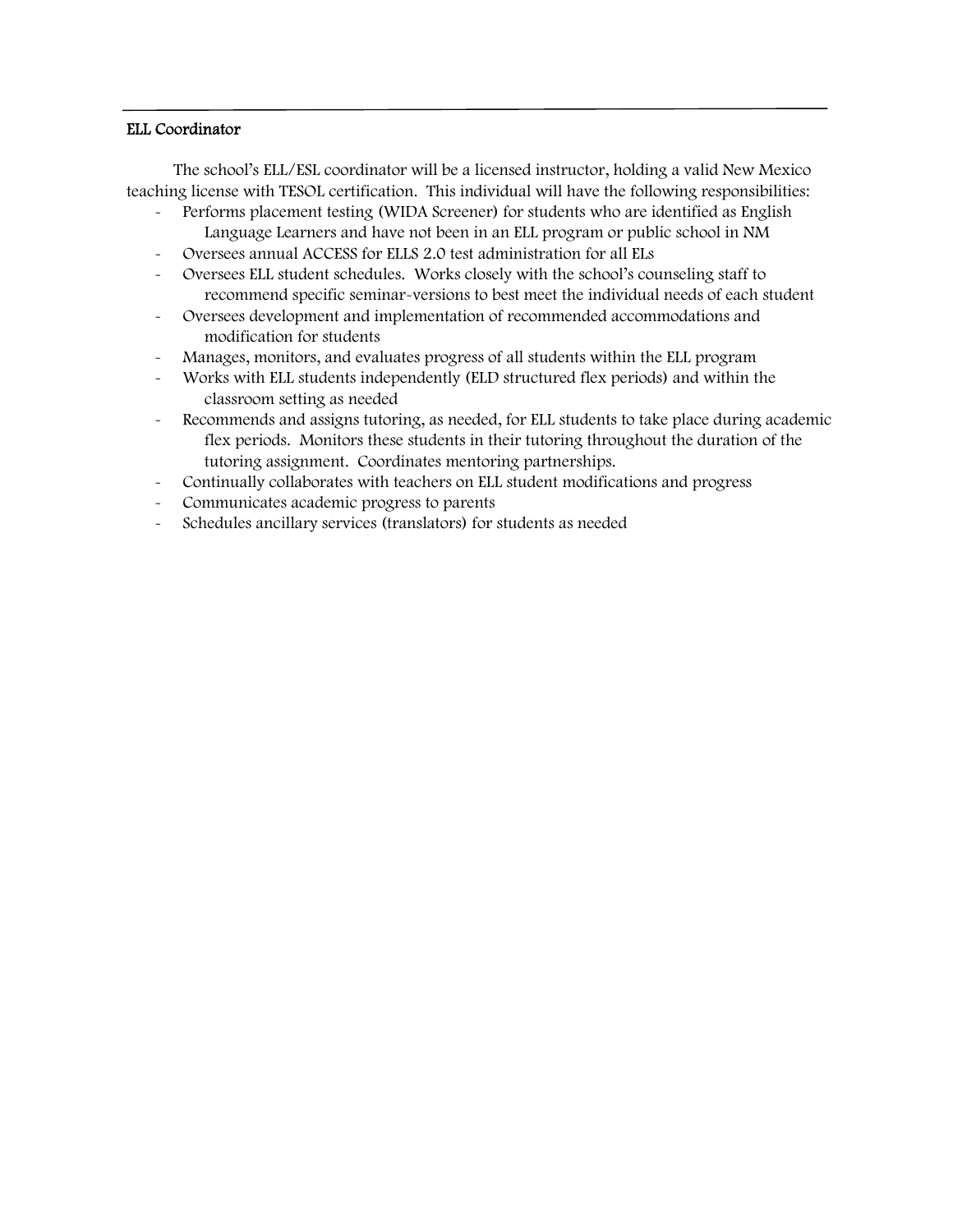#### Activities Director

 The activities director will oversee the athletics and student activities across all grades on campus. This will include the following job duties:

- Creating and maintaining all sport schedules including intramurals, charter sports league, and club sports.
- Working with administration to facilitate and manage culture and community building initiatives such as Link Crew and Pay it Forward
- Scheduling and management of all student activities such as field trips, class trips, dances, socials, and spirit activities
- Planning, organizing, and management of school events such as orientation, jump start days, graduation, cohort/class presentations, senior thesis presentations, and foreign exchange students
- Management and financial oversight of all fundraising initiatives on campus and reporting of all funds raised to administration for deposits following all legal fiscal protocols as assigned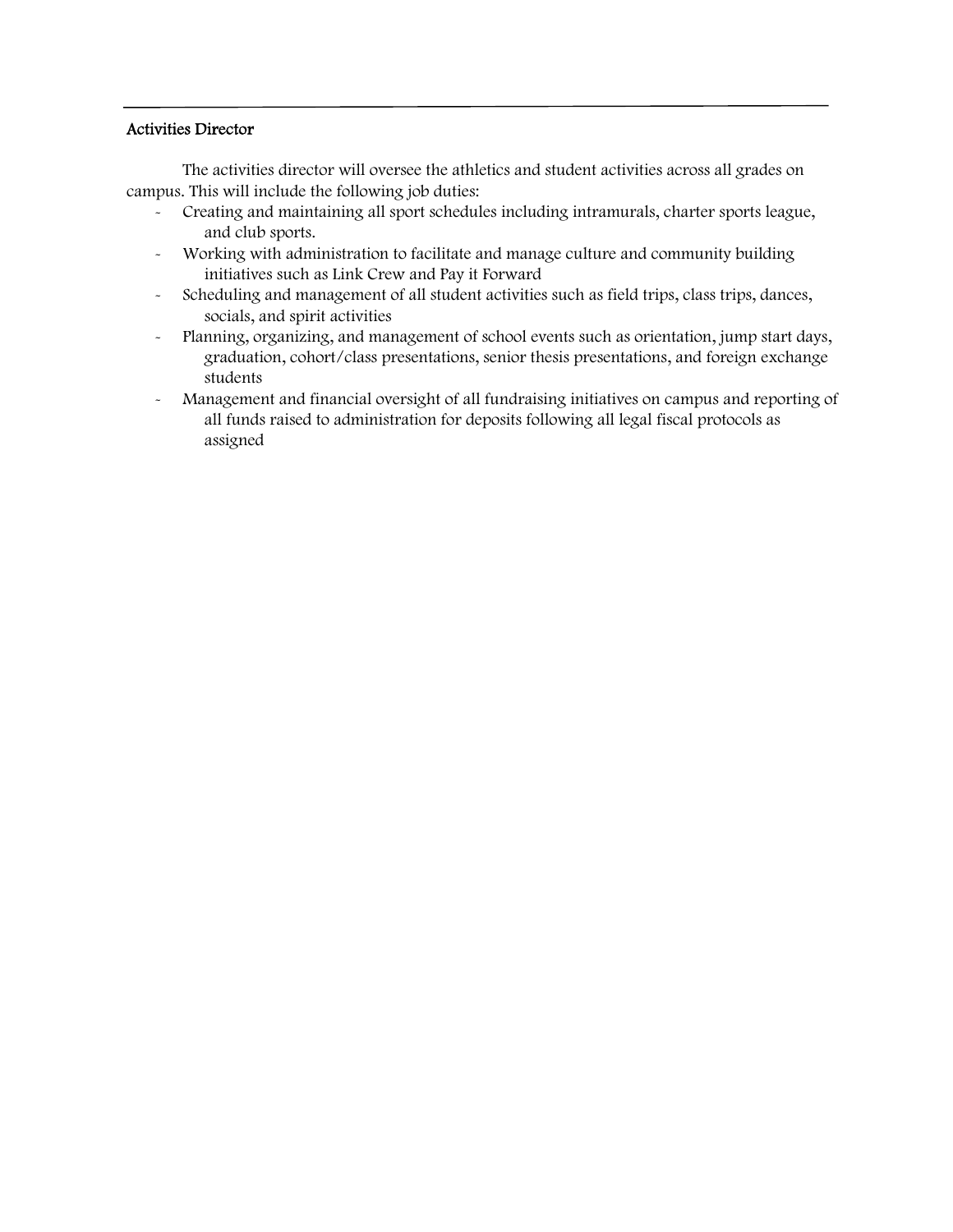#### Flex Coordinator

 $\overline{a}$ 

 The flex coordinator will be responsible for all flex, structured flex, lunch flex, and tutoring management and assignments. This will include the following responsibilities:

- Management of all lunch serving including receiving and documenting delivery daily, coordinating service, following all NSLP (National School Lunch Program) and USDA regulations, and ensuring clean up following each lunch period.
- Scheduling and management of all tutors and tutoring services across all grades and all flex periods
- Creating and managing structured flex schedules in coordination with the counselors and administration
- Managing students during free academic flex periods and maintaining behavioral standards in all common spaces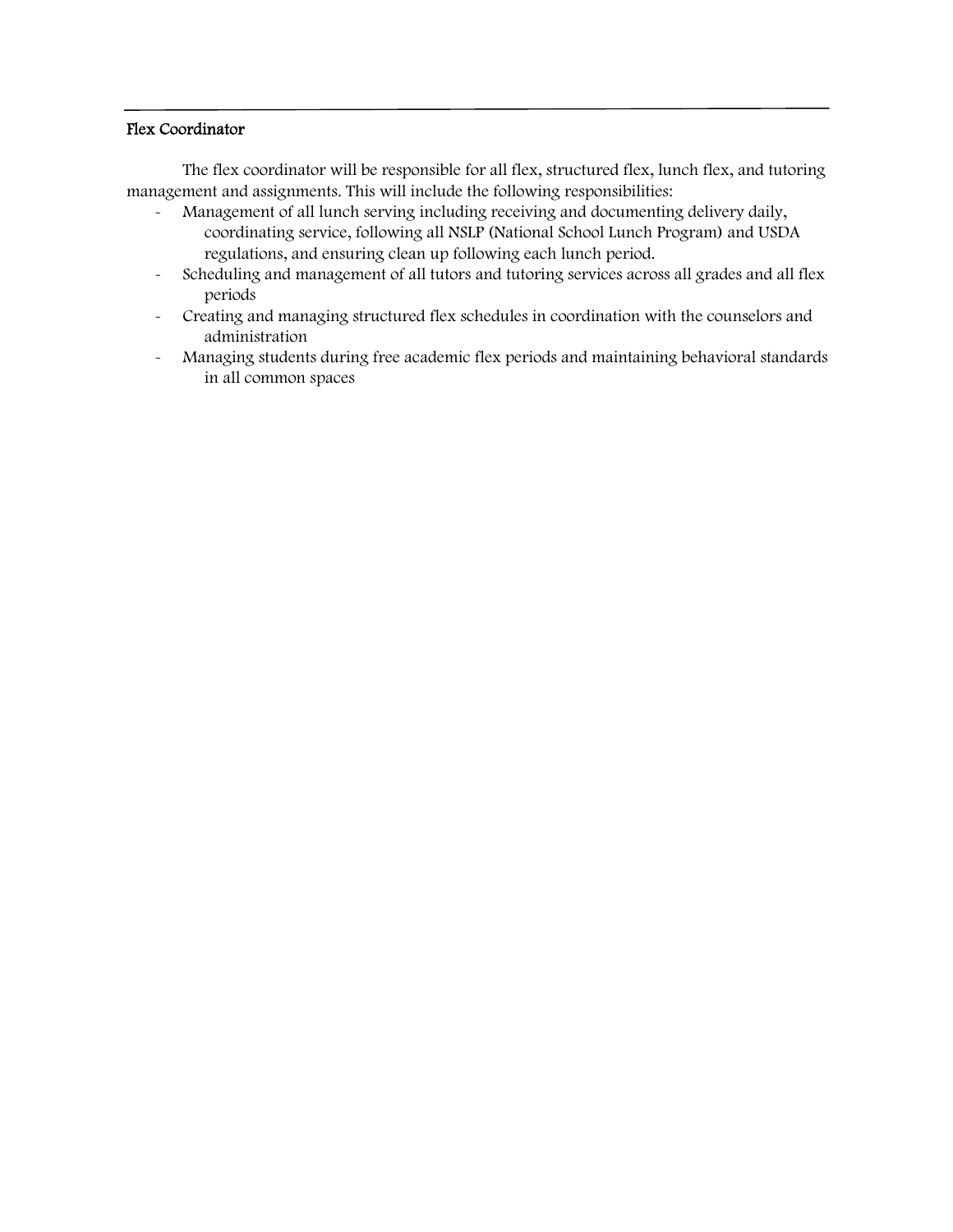#### **Counselors**

 Counselors must hold a valid license in school counseling in accordance with NMAC 6.63.6. They will have the following responsibilities:

- Provide students with continuous academic and emotional support
- Provide students with guidance in personal learning styles, as indicated by preliminary testing
- Assist students in the course registration process to promote individual learning styles and interests
- Guide students in selecting a specific degree program (if applicable) based on career interest inventories
- Support the tutoring program, including the identifying of students in need of tutoring as well as the tracking of students throughout the tutoring process
- Assist students in credit recovery options, as needed
- Manage and tracks student progress in completing the school's graduation requirements
- Offer guidance and assistance in preparation for college including registration for college admission exams, applications, financial aid, college selection, etc.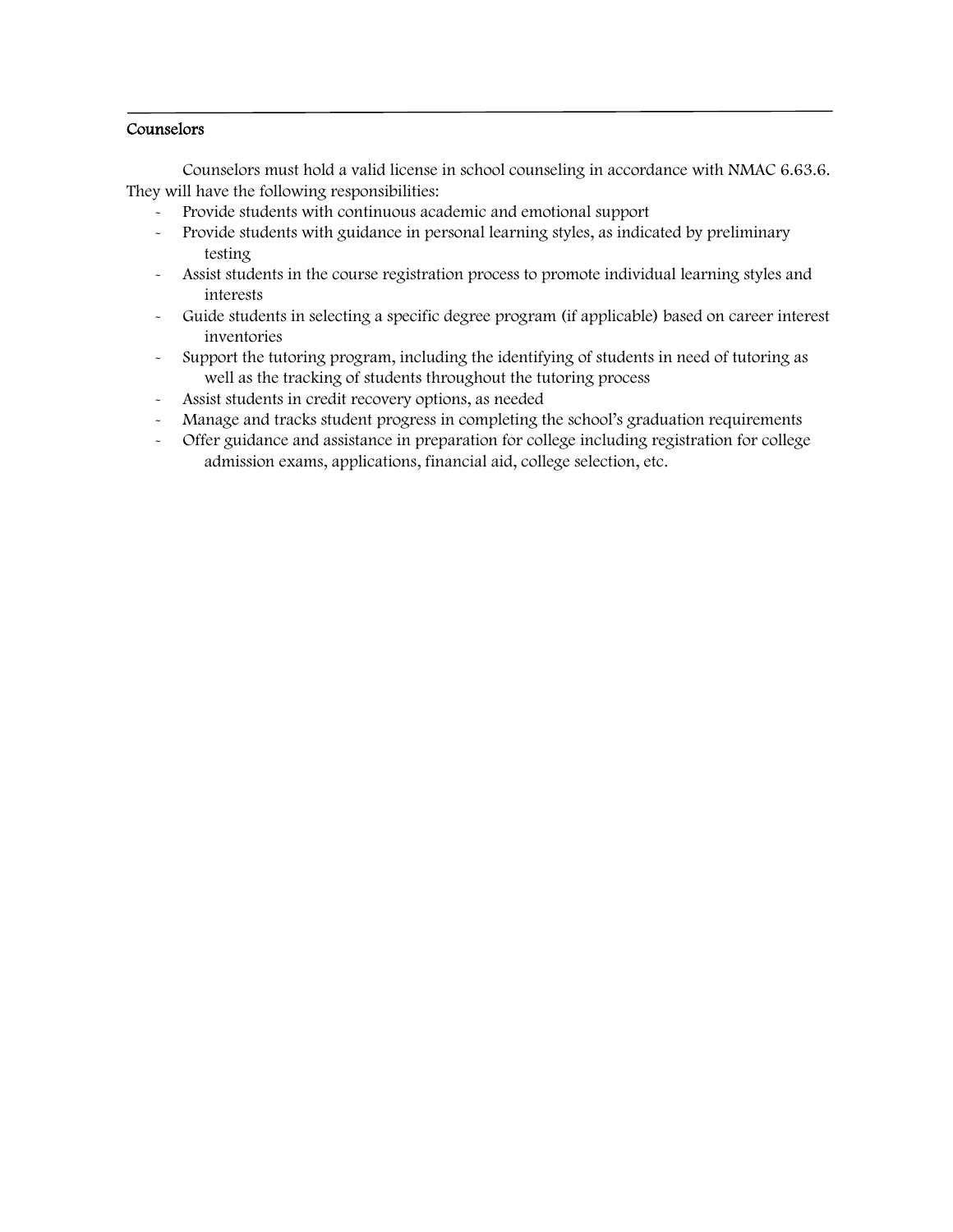#### Administrative Executive

 $\overline{a}$ 

 The administrative executive will provide direct support for the school's principal and will manage the school's front office operations. This individual's responsibilities will include:

- Performs necessary clerical and secretarial duties
- Provides direct support for all staff, specifically the school's principal
- Handles inventory of administrative materials
- Assesses purchases made from the administrative budget
- Maintains documentation of all purchases made from administrative accounts
- Manages visitation of all school guests
- Oversees school attendance including the excusing of students as appropriate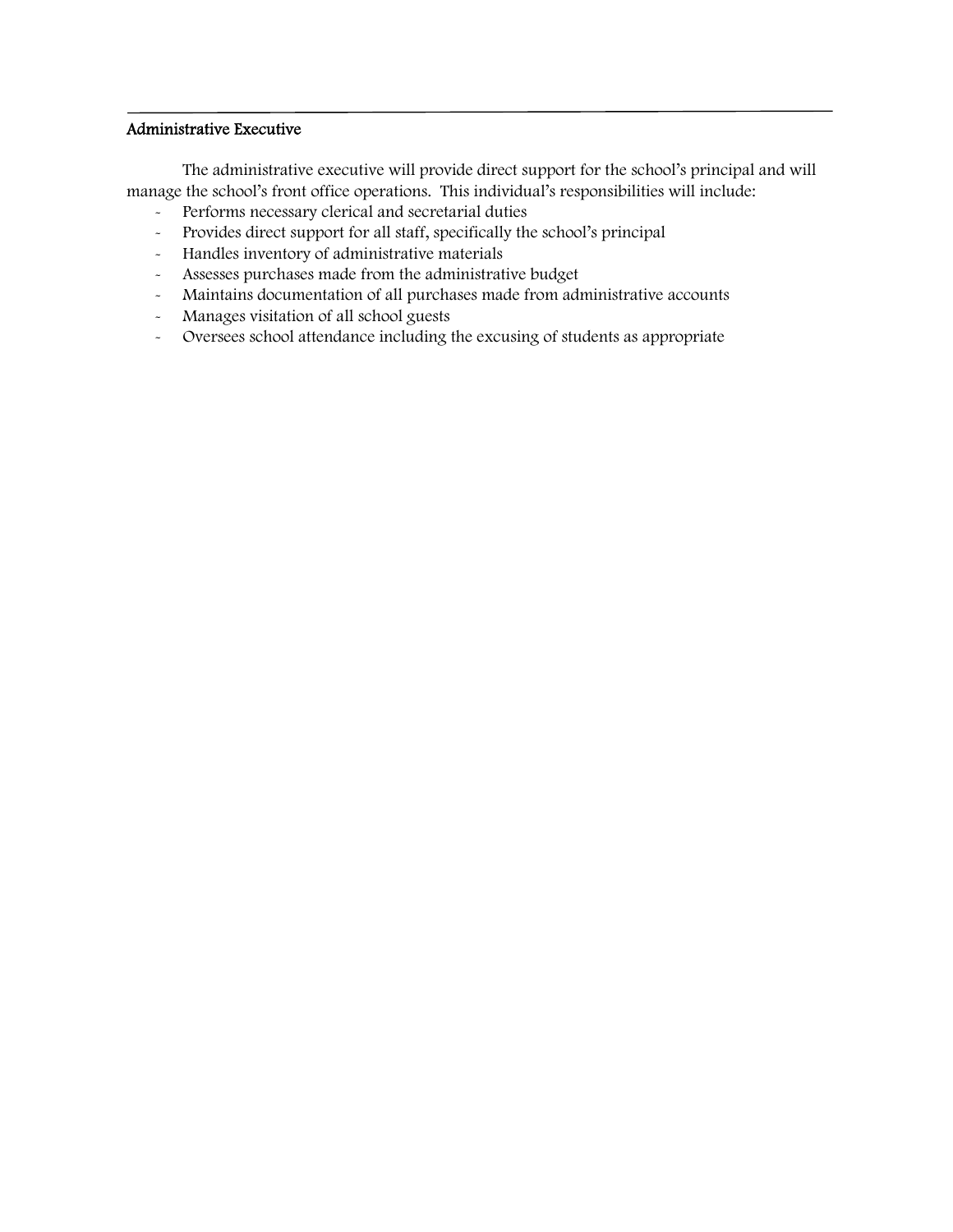#### Business Manager

l,

To assure proper and appropriate financial controls over public funds, Explore Academy will contract a licensed business manager in accordance with 6.63.12 NMAC. The school's business manager will oversee all operations in connection with financial matters, including:

- Preparation of financial statements, including budget comparisons
- Preparation of financial documentation in preparation for the school's annual audit
- Presentation and discussion of financial information with the Governance Council
- Preparation of grant and contract financial reports
- Preparation of bank and general ledger account reconciliations
- Preparation of federal and state payroll tax reports
- Processing accounts payable and payroll
- Posting cash receipts and disbursements
- Assistance in preparation of the annual budget for PED approval
- Determination of cash requirements while managing cash flows
- Develops and implements all internal control procedures and policies to ensure that the school's financial system is accurate, efficient, and aligned with all state and federal laws and regulations
- As needed, advise both the Finance Committee and Governance Council on matters pertaining to the school's financial standing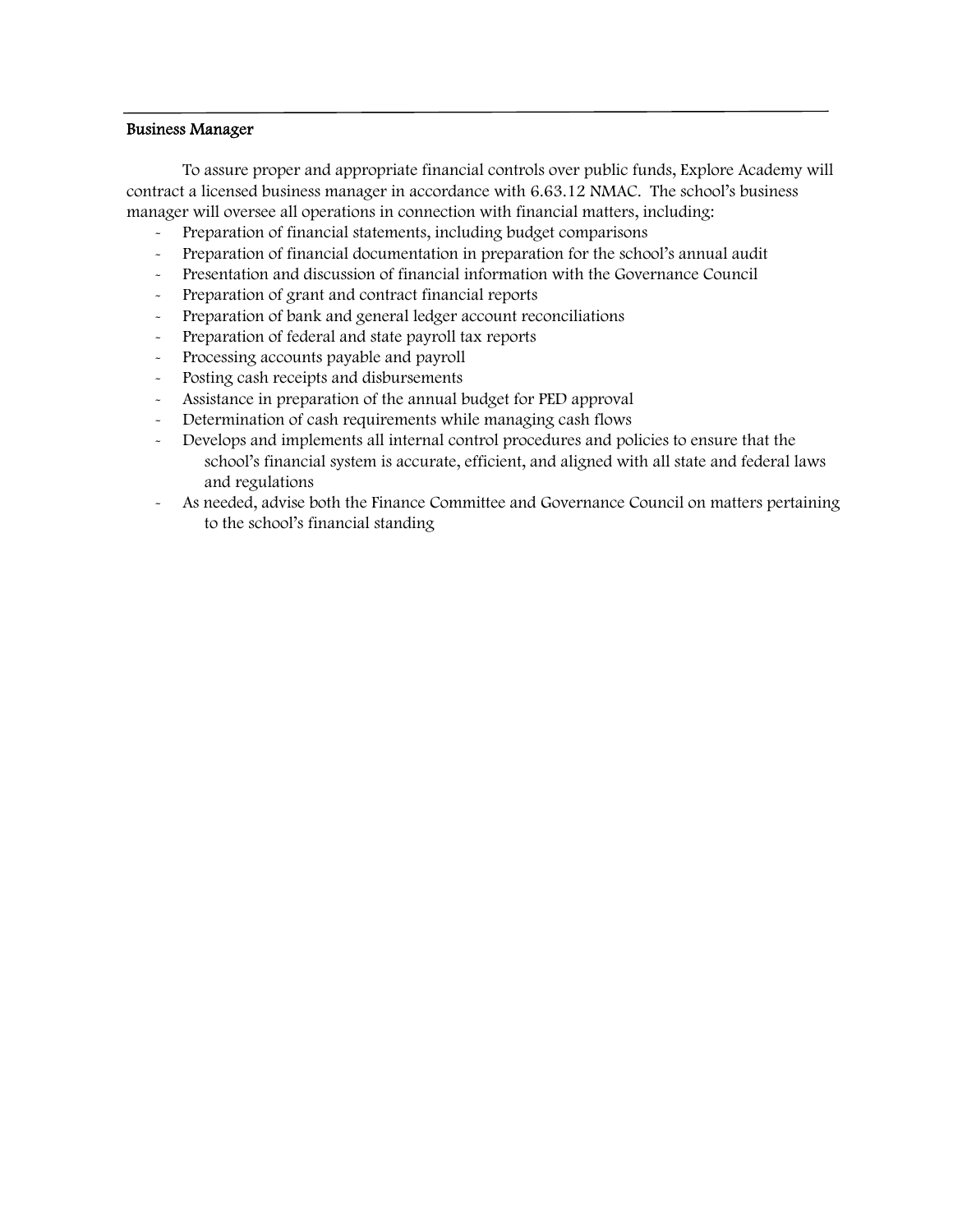#### Educational Assistants

In order to support students both in and out of class, educational assistants will assist teachers, counselors, and administrators with student management, including:

- Tutor students as needed and assigned by administration and the flex coordinator
- Assist daily with lunch services including receiving, preparing, serving, and cleaning before, during, and after the lunch periods
- Substitute for seminars as assigned
- Supervise students in common spaces, classrooms, outdoor spaces, cafeteria, hallways, bathrooms, etc. as necessary and/or as assigned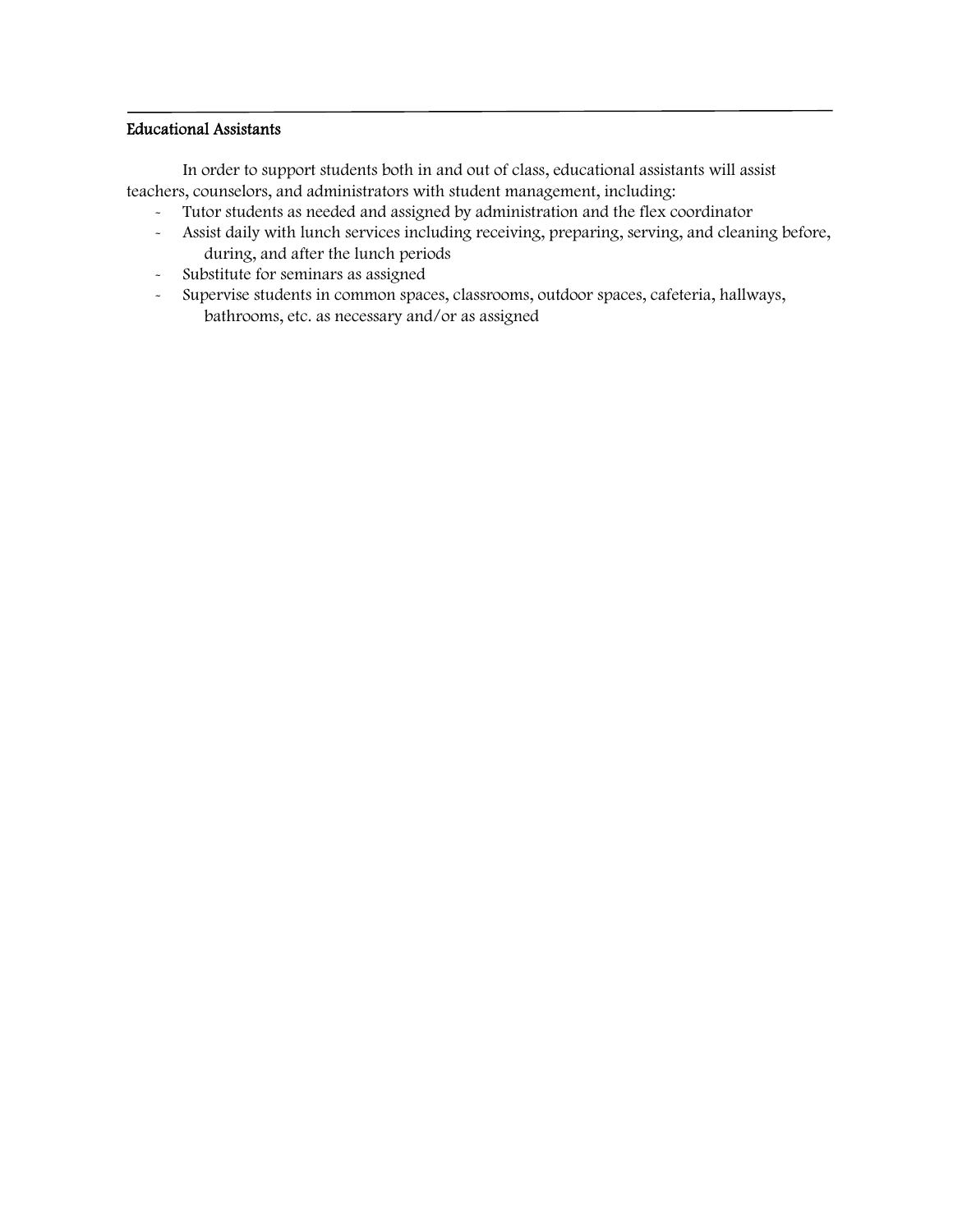#### Technology Director

Explore Academy and the Explore Learning model are heavily based on the integration of high quality technology in the classroom, allowing students to prepare for the technological world that awaits them after graduation. It also allows teachers to access the most high quality and relevant instructional practices and materials in class. The technology director will ensure that all technology on campus is functional and effective, including:

- Assist with the student information system including attendance, course set up, student records, gradebook set up and maintenance, parent portal and accounts, student portal and accounts
- Troubleshoot and repair all student and staff devices as needed
- Set up and maintenance of the school internet network, routers, access points, firewalls, and other necessary hardware/software
- Receive and catalog all school devices such as staff devices, servers, access points, monitors, projectors, etc.
- Manage all state and local reporting including STARS and Explore Academy academic data
- Import and export of all school data as assigned
- Set up, maintenance, and management of Google for Education including staff and student accounts, domain settings, security settings, and permissions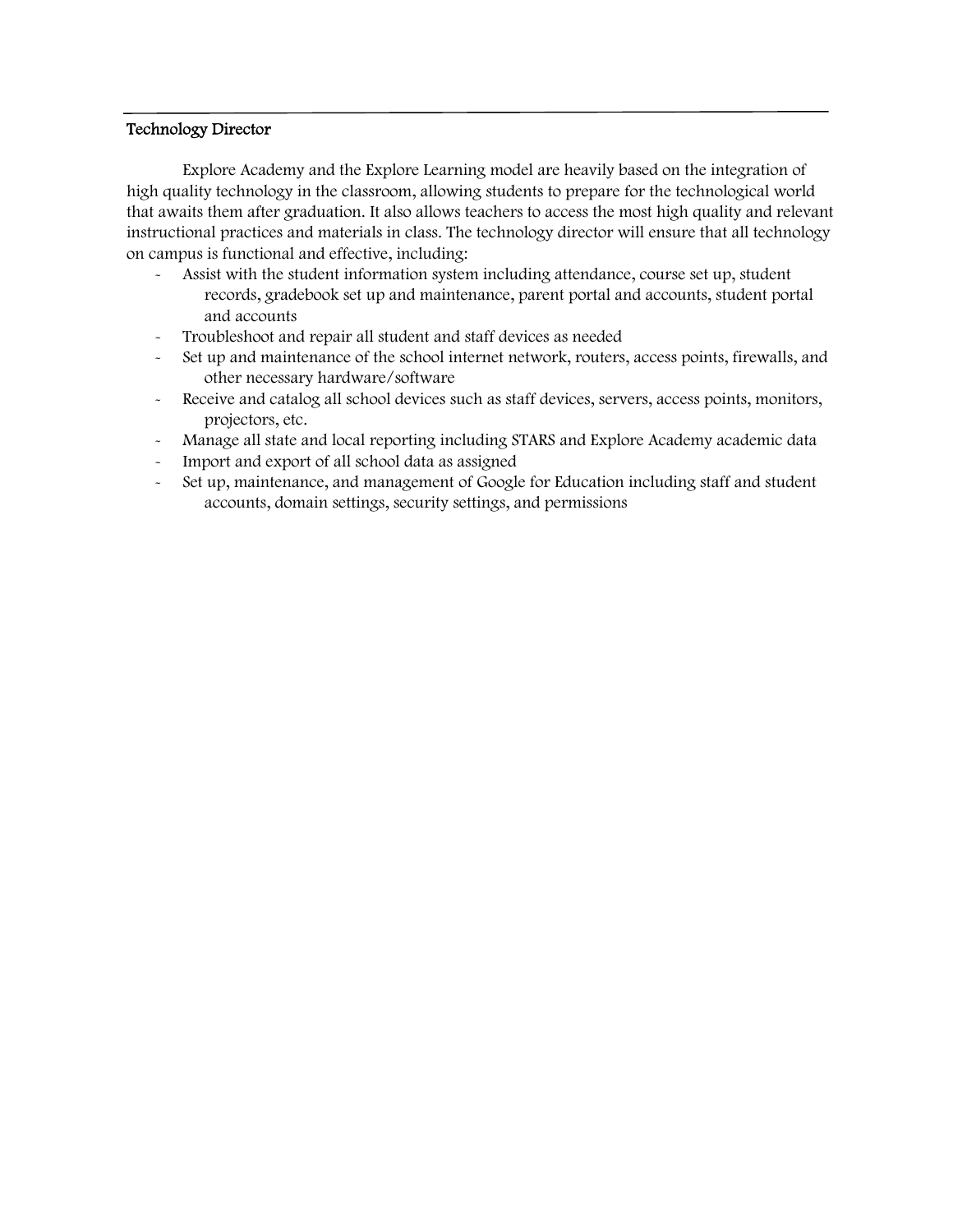#### **Security**

Explore Academy prioritizes the safety and security of all staff, students, and visitors on campus. To ensure the safety of the whole community, a security guard will be employed full time. The position is intended to work with administration, staff, and students to keep the campus safe and secure.

- Actively monitor student behavior inside and outside on school campus
- Oversee the locking and unlocking of the facility as well as maintain the school campus as a restricted access environment
- In cooperation with administration, searching of students where reasonable suspicion exists
- Liaison with local law enforcement regarding issues for which law enforcement is involved
- Assist with the development, updating, and implementation of School Safety Plan
- Assist with the Facility Master Plan regarding security and safety issues on campus
- Communicating with the student body, individually and as a group, on campus safety issues and concerns
- In cooperation with administration, spearhead all school safety initiatives including fire drills, lockdown drills, shelter in place drills, etc.
- Develop and update the log recording the dates and times of all safety drills and events
- Coordinate and lead staff and student trainings, when appropriate/necessary, on safety and security topics and requirements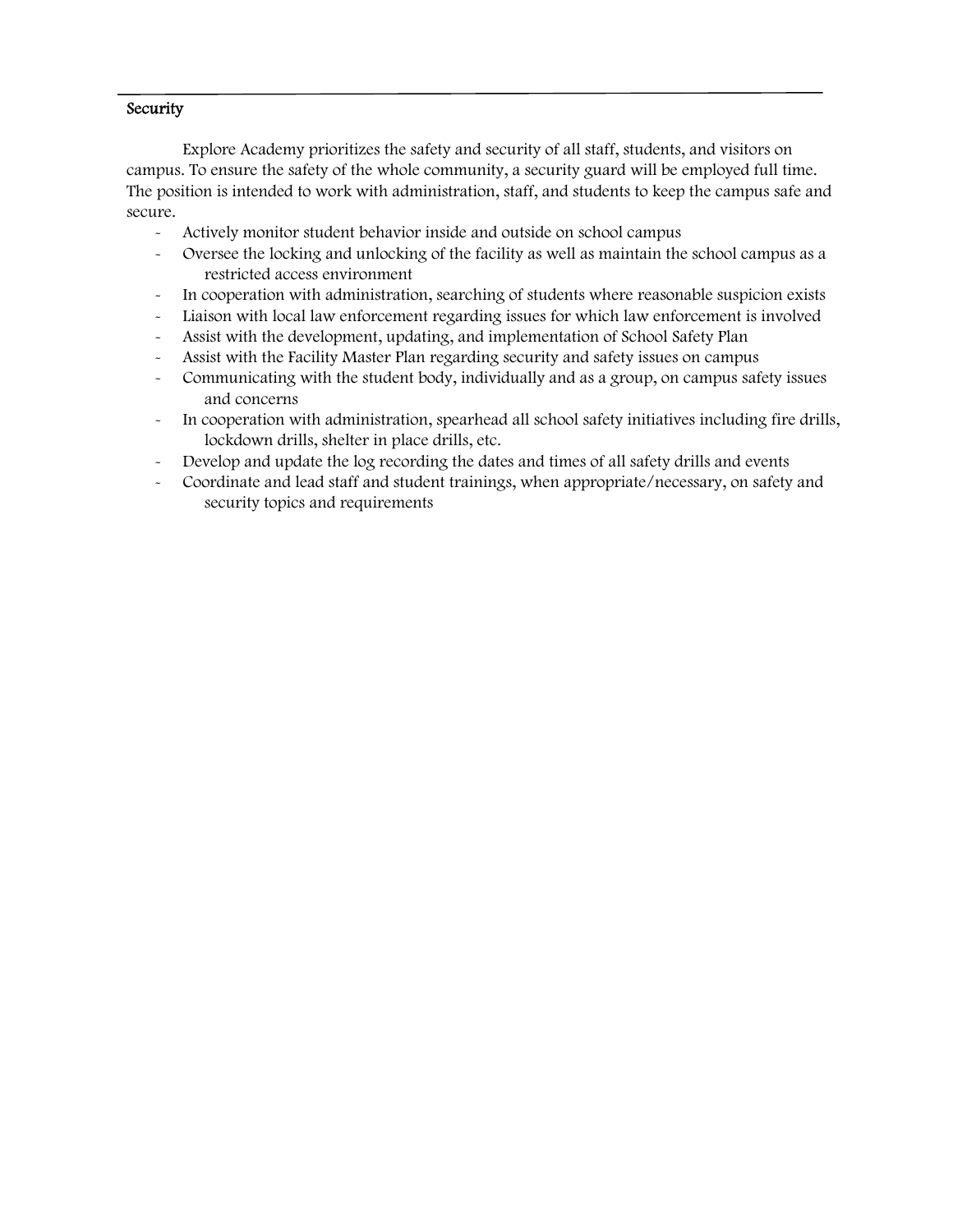#### INTERNAL CONTROL PROCEDURES

EXPLORE ACADEMY – LAS CRUCES

Explore Academy places a priority on maintaining responsible and ethical business practices at every level. Within the school, one staff member will be responsible for financial oversight: the school's principal/head administrator. The principal will manage all instructional budgets and will work closely with department heads and teachers to promote innovation while maintaining a strict accounting of all expenditures. The administrative assistant/office manager will manage the school's material inventory and administrative supplies, including supplies for non-instructional staff, and will maintain records of all administrative transactions. The school's principal will oversee both areas, administrative and academic, and will remain in consistent communication with the administrative assistant in regards to the status of the school's financial standing.

The school's contracted business manager and the finance committee (a subgroup of the governance council) will provide further external financial oversight and ongoing financial assessment and analysis in addition to the services listed above. Continuous communication between the school's administrative staff and the business manager will be necessary to maintain the Explore Academy – Las Cruces goal of financial transparency.

#### **PURCHASES**

Purchases are defined as any tangible object, such as classroom supplies, or service, such as guest speakers, contract personnel and renting of equipment. All purchases require an approved purchase order before the purchase can be made. Initiating agreements to procure goods or services is not allowed until an approved purchase order has been executed. As it described in the Procurement Code, goods and services will only be paid for after the goods are received (in good order) and the service has been rendered (and was in good order).

For every purchase, employees will first obtain quotes to solidify pricing and provide said quotes to the principal. Based on the analysis of funding available and the legitimacy of the purchase, the principal will then complete and submit a purchase requisition along with any backup information/quotes to the school's business manager via email.

Because the business manager will be off-site, the transmission of purchase orders will be done either through fax, scan-to-email, or hand delivery. Upon receiving the purchase requisition, the business manager will verify that there is budget available for the purchase, insert the chart of account number for each line item, print the purchase requisition and approve the requisition by signature. At this point, once it has received approval, the business manager will generate a purchase order in the school's accounting system.

This purchase order will then be given to the principal for final approval. The principal will approve the purchase order by signature. A copy of the purchase order will be issued to the staff member who submitted the initial requisition, who will then have authorization to make his or her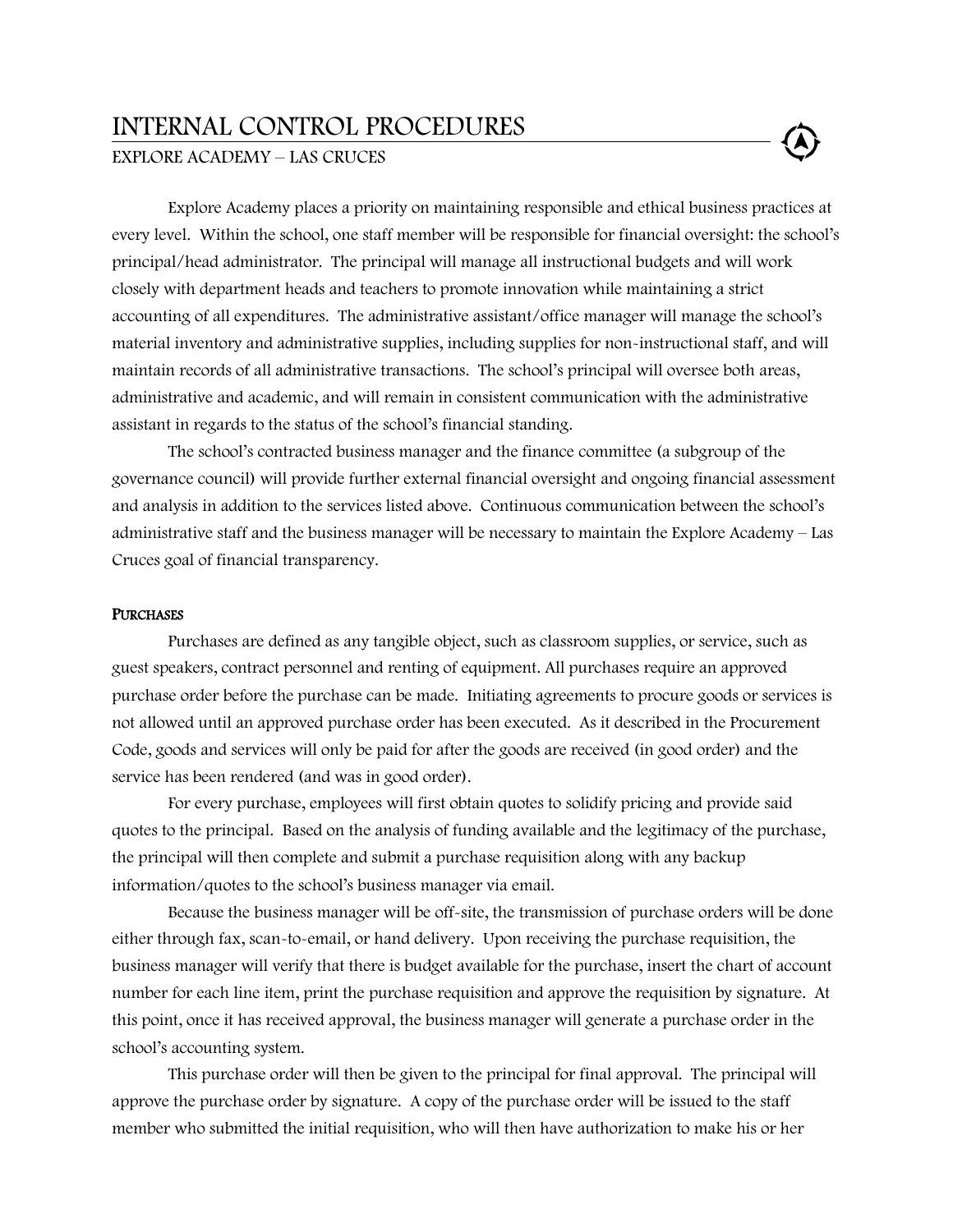purchase. The business manager will file the original approved purchase order and the approved purchase requisition until the invoice arrives.

Upon the arrival of the merchandise, the staff member will check the contents against the packing slip, note any discrepancies, sign and date the packing slip and forward the packing slip to the school's administrative assistant, who will forward it to the school's business manager. If there are any discrepancies, the staff member will contact the vendor to resolve the situation and notify the administrative executive of the outcome. If there is no packing slip the purchaser will send an email to the business manager, informing him/her what merchandise has arrived, or that the service has been rendered. This email will be attached to the purchase order in place of a packing slip.

The business manager will enter the invoice in the school's accounting system. He or she will staple together the original purchase order, packing slip and invoice together and double check that all signatures are on the purchase order and then stamp the invoice. The stamp will have areas to insert the following information: Fund, Function, Object, Program and Location Codes (which make up the chart of account number), amount to be paid, check number and check date. There will also be an area for both the business manager and principal to initial. The business manager will fill in all but the check number and date paid information and then enter the invoice into the accounting system and file it until it is to be paid.

The business manager will print the warrants, fill in the check number and check date on the stamped area of the invoice and attach the check to the accounts payable (A/P) package. The principal will review and initial the invoices and sign each check. The signed checks will be returned to the business manager who will mail the checks and file the paid invoices.

#### MAJOR VS. MINOR PURCHASES

Two separate procedures will exist for minor and major purchases. Minor purchases will be defined as those whose total encumbrance is less than \$10,000, while major purchases will include all expenditures of \$10,000 or more. Minor purchases can be signed for approval within the school, upon approval from the appropriate administrative staff members (as described above). Major purchases require the additional approval of the governing council.

#### **RECEIPTS**

A receipt book will be supplied to staff members who collect money from students and parents for any purpose. When collecting money, the staff member will complete the receipt form with the following information: student name, amount collected, form of currency (cash or check), and purpose of collection. Money will not be accepted without a receipt.

The original receipt goes to the student or parent. The first copy of the receipt gets clipped to the cash/check and turned into administrative assistant, who will deliver it to the business manager. The second copy of the receipt will remain in the receipt book. Deposits will not be accepted without the appropriate receipt(s). Receipt books will be returned to the business manager when they are full